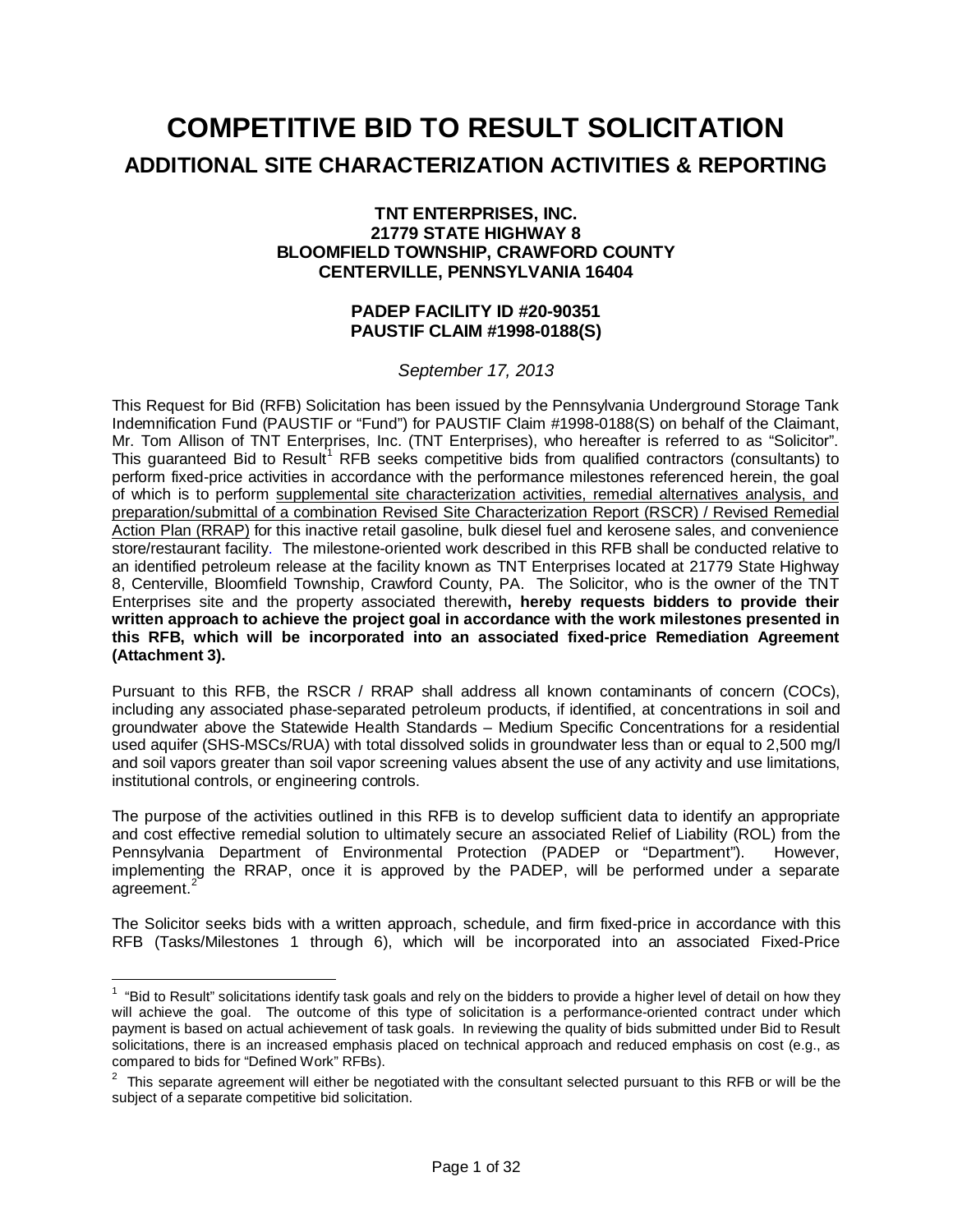Agreement (Attachment 3) to be executed by the Solicitor and the selected consultant. Although not a party to this Agreement, the Fund will reimburse 100 percent of the reasonable, necessary, and appropriate costs referenced in the Milestone Payment Schedule specified in Section 5 below and as incorporated into the signed Fixed-Price Agreement.

| Task/Milestone 1 | Additional Background Research / Site and Geophysical Surveys                                                            |  |
|------------------|--------------------------------------------------------------------------------------------------------------------------|--|
| Task/Milestone 2 | Vapor Intrusion Evaluation                                                                                               |  |
| Task Milestone 3 | Supplemental Source Soil Delineation                                                                                     |  |
| Task/Milestone 4 | Installation of Additional Groundwater Monitoring Wells and Quarterly<br>Groundwater Monitoring, Sampling, and Reporting |  |
| Task/Milestone 5 | <b>Pilot Testing</b>                                                                                                     |  |
| Task/Milestone 6 | Risk Assessment and Preparation & Submission of Draft & Final<br><b>Combined RSCR/RRAP</b>                               |  |

**By submitting a bid in response to this RFB, a firm (consultant or contractor) indicates their acceptance of the contractual terms (Attachment 3) and Milestone requirements of this project, including schedule deadlines, unless explicitly stated to the contrary in their bid.** However, bidders are still expected to describe their approach to completing the scope of work (SOW) in full and in detail.

To be considered for selection, **one hard copy of the signed bid package and one electronic copy (one PDF file on a compact disk (CD) included with the hard copy) must be provided directly to the Fund's third party administrator, ICF International (ICF), to the attention of the Contracts Administrator.** Bid responses will only be accepted from those firms who attended the mandatory prebid site meeting. **The ground address for overnight/next-day deliveries is ICF International, 4000 Vine Street, Middletown, PA 17057, Attention: Deb Cassel. The outside of the shipping package containing the bid response must be clearly marked and labeled with "Bid – Claim #1998-0188(S)."** Please note that the use of U.S. Mail, FedEx, UPS, or other delivery method does not guarantee delivery to this address by the due date and time listed below for submission. Firms mailing bid responses should allow adequate delivery time to ensure timely receipt of their bid package.

**The bid response must be received by 3:00 PM, on THURSDAY, OCTOBER 17, 2013.** Bids will be opened immediately after the 3:00 PM deadline on the due date. Any bid packages received after this due date and time will be time-stamped and returned. If, due to inclement weather, natural disaster, or any other cause, the Fund's third party administrator, ICF's office is closed on the bid response due date, the deadline for submission will automatically be extended to the next business day on which the office is open. The Fund's third party administrator, ICF, may notify all firms who attended the mandatory site meeting of an extended due date. The hour for submission of bid responses shall remain the same. Submitted bid responses are subject to Pennsylvania Right-to-Know Law.

Each bid response will be considered individually and consistent with the evaluation process described in the PAUSTIF Competitive Bidding Fact Sheet, which can be downloaded from the PAUSTIF website (www.insurance.pa.gov). Key considerations for the bid evaluation shall include, but are not necessarily limited to how well the bidder conveys; A) a well-supported understanding of site hydrogeologic conditions including the bidder's assessment of the dissolved-phase contaminant plume; and B) a sound understanding of what will be needed to delineate the horizontal and vertical extent of residual contaminant mass in soil in the current dispenser, fuel conveyance lines, underground storage tank (UST) area, and in other potential historical source areas that may be identified during prior investigation work.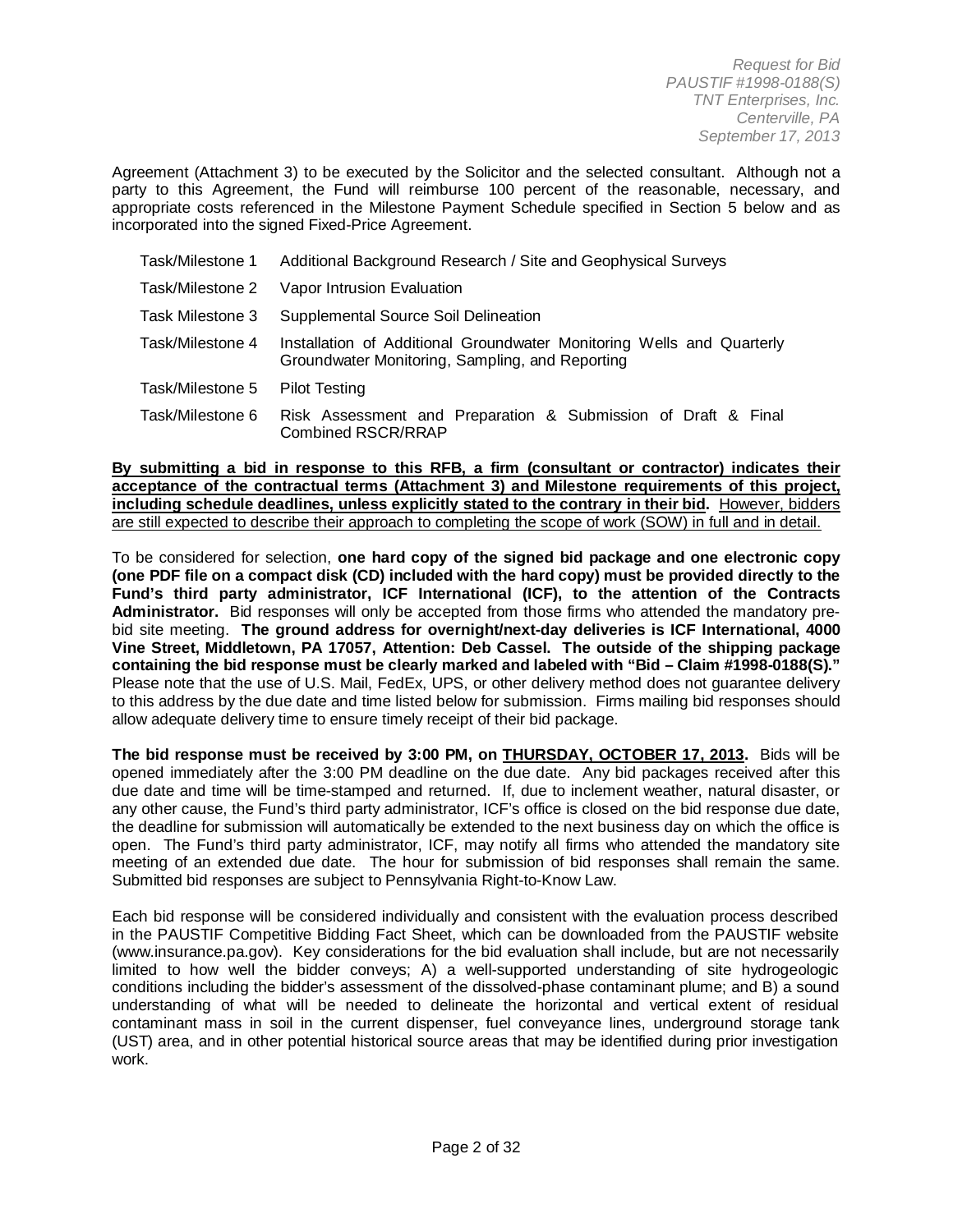While the Technical Contact will assist ICF, PAUSTIF, and the Solicitor in evaluating the bid responses, it is up to the Solicitor to select his consultant from those bid responses deemed acceptable to PAUSTIF as reasonable, necessary, and appropriate. The Technical Contact will assist the Solicitor in communicating its choice of the successful bidder, which is anticipated to occur within six (6) weeks after receiving the bid responses.

## **1. ICFI, SOLICITOR, AND TECHNICAL CONTACT INFORMATION**

| <b>ICF International</b>                                                                      | <b>Solicitor</b>                                                                           | <b>Technical Contact</b>                                                                                              |
|-----------------------------------------------------------------------------------------------|--------------------------------------------------------------------------------------------|-----------------------------------------------------------------------------------------------------------------------|
| Ms. Jennifer Goodyear<br><b>ICF</b> International<br>4000 Vine Street<br>Middletown, PA 17057 | Mr. Tom Allison<br>TNT Enterprises, Inc.<br>21779 State Highway 8<br>Centerville, PA 16404 | Mr. R. Michael Lowe<br>Excalibur Group, LLC<br>4127 Bennett Drive<br>Annandale, VA 22003<br>mlowe@excaliburgrpllc.com |

Please note that the Technical Contact is the single point of contact regarding this RFB. Questions regarding this RFB and the associated site conditions must only be directed in **written form only** to the Technical Contact, **not to the Solicitor, PAUSTIF or ICF**. Bidder questions must be received no later than seven (7) calendar days prior to the due date for the bid. Bidders shall not contact or discuss this RFB with the Solicitor, PAUSTIF, ICF, or the PADEP unless approved by the Technical Contact. However, this RFB may be discussed with subcontractors and vendors to the extent required for preparing a responsive bid. If a bidder has specific questions for the PADEP, such questions shall be submitted only to the Technical Contact, who will forward the questions to PADEP. The PADEP may choose not to reply to questions it receives, or may not reply in time for its response to be beneficial.

Please note that:

- Unless a bidder is able to demonstrate its question is proprietary in nature, all questions and responses exchanged before, during, and after the mandatory pre-bid site meeting will be provided to all bidders on a non-attributable basis. A bidder must specify any questions it regards as proprietary at the time it submits these questions to the Technical Contact. If said question(s) is (are) determined to be non-proprietary by the Solicitor and the Technical Contact, the bidder will be given the option of withdrawing its question(s) before it is answered and a response distributed.
- All questions regarding this RFB Solicitation and the subject site conditions must be directed via e-mail to the Technical Contact identified above with the understanding that all questions and answers will be provided to all bidders. The e-mail subject line must be "TNT Enterprises, 1998-188(S) – RFB Question".

#### **2. RFB ATTACHMENTS**

The following attachments have been included with this RFB solicitation to assist with bid preparation.

Attachment 1A: 6/23/98 UST Closure Report Attachment 1B: 3/9/00 Site Characterization Report Attachment 1C: 1/8/01 Additional Site Characterization Report Attachment 1D: 8/22/01 Remedial Action Plan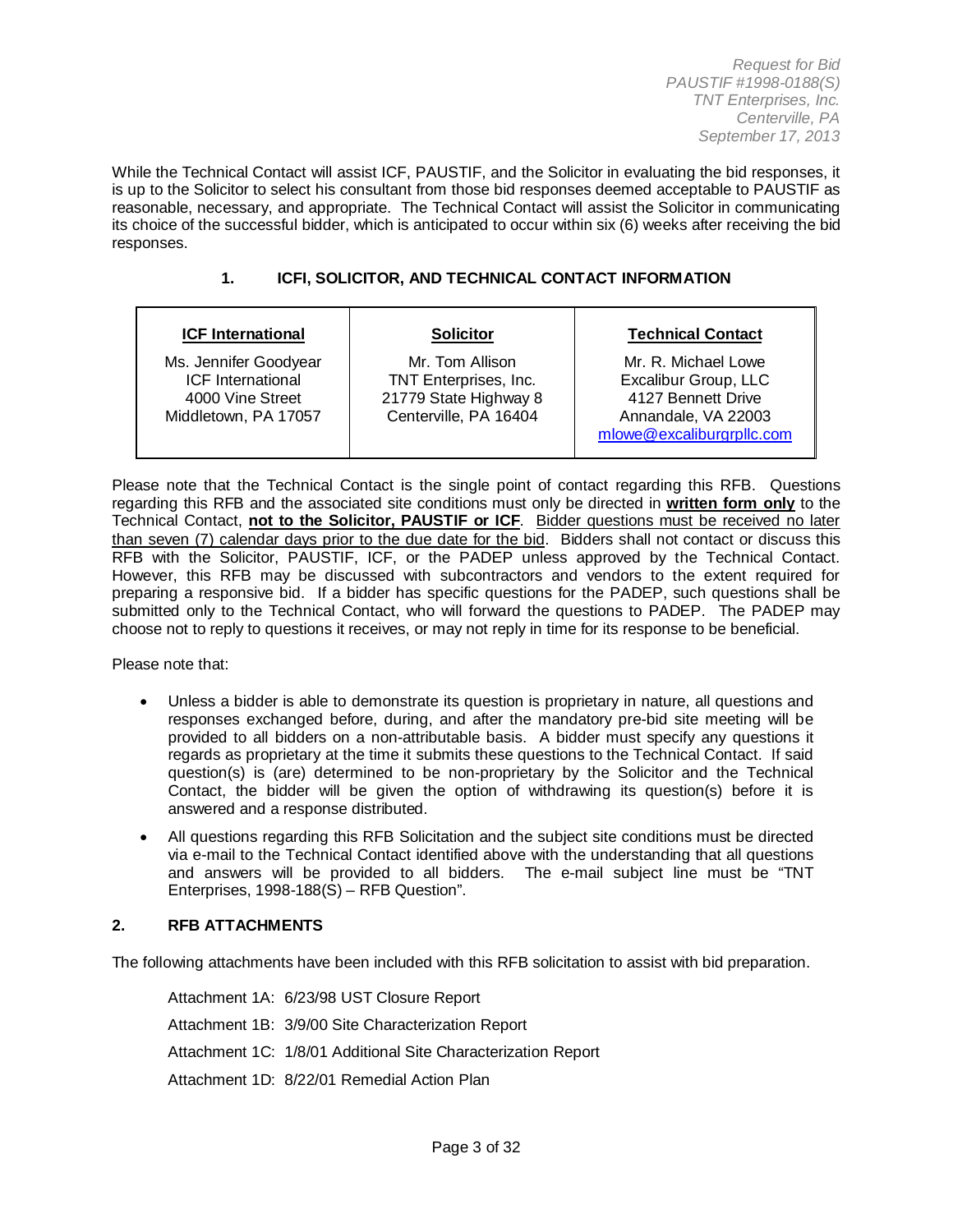Attachment 1E: 12/17/01 Remedial Action Plan

Attachment 1F: Feb. 2009 Soil Sample Locations

Attachment 1G: 8/24/09 AEA Proposed Soil Excavation Locations

Attachment 1H: 4/20/12 PADEP Internal Memo Suggesting New SCR/RAP

Attachment 1I: Quarter 4, 2011 RAPR

Attachment 1J: Quarter 4, 2012 RAPR

Attachment 1K: Quarter 2, 2013 RAPR

Attachment 1L: 7/26/12 Water Supply Well Analytical Results

Attachment 2: Bid Cost Tabulation Spreadsheet

Attachment 3: Template/Standard Fixed Price Agreement

#### **3. GENERAL SITE BACKGROUND AND DESCRIPTION[3](#page-0-2)**

**Site Background and Description** - The TNT Enterprises site is located at 21779 State Highway 8 in Bloomfield Township, Crawford County, Centerville, PA and is situated on the southwestern corner of the intersection of State Routes 8 and 77. The property is currently occupied by a facility building that formerly housed a convenience store and restaurant, a detached storage building, USTs, dispenser islands beneath a common canopy, above ground storage tanks (ASTs), two bulk fuel loading racks and associated pipe systems. The consultant of record, American Environmental Associates, Inc. (AEA) reported that the facility building was formerly operated as a retail fuel sales and convenience store/restaurant. The lower level of the facility building is comprised of three garage bays and entrances but it is unknown if automotive and/or truck repair services were ever conducted in the garage bays or if they contain hydraulic lifts or automotive/truck repair equipment, materials, and/or supplies.

The detached building (hereinafter referred to as the storage building), that was perhaps formerly used as an auto/truck repair garage is situated behind (west) of the main facility building. A garage door is present on the south end of the storage building but it is unknown whether automotive and/or truck repairs were ever conducted in this building. The Solicitor reported that the storage building is currently used as a storage area. Relevant site features are depicted in Attachment 1F; Feb. 09 Soil Sample Locations.

The Solicitor reported that the businesses that operated at the site ceased operations in 2006 and there are no active business operations currently being conducted at the site. Bidders should note that no other historical property use information is available, and that an environmental records search has not been conducted on the subject and surrounding properties.

Potable water at the site is supplied by a well located between the facility and storage buildings. This potable water well is reportedly double-cased with a depth to water of approximately 60 ft. below the top of the well casing, and was last sampled on 7/26/12. Other well construction details such as the total depth, casing typing and length, screened interval (or open borehole interval), diameter, and other construction materials are not available. AEA reported that potable water for local residential and

<span id="page-3-0"></span> $3$  The site information provided herein has been excerpted and/or summarized from the site-related documents provided as Attachment 1 of this RFB. The Site Background and Description section within this RFB contains only a brief summary of a select portion of the available information pertaining to the TNT Enterprises site. Therefore, Bidders are encouraged to carefully review all of the documents provided in Attachment 1 of this RFB to gain a more complete understanding of site conditions and issues.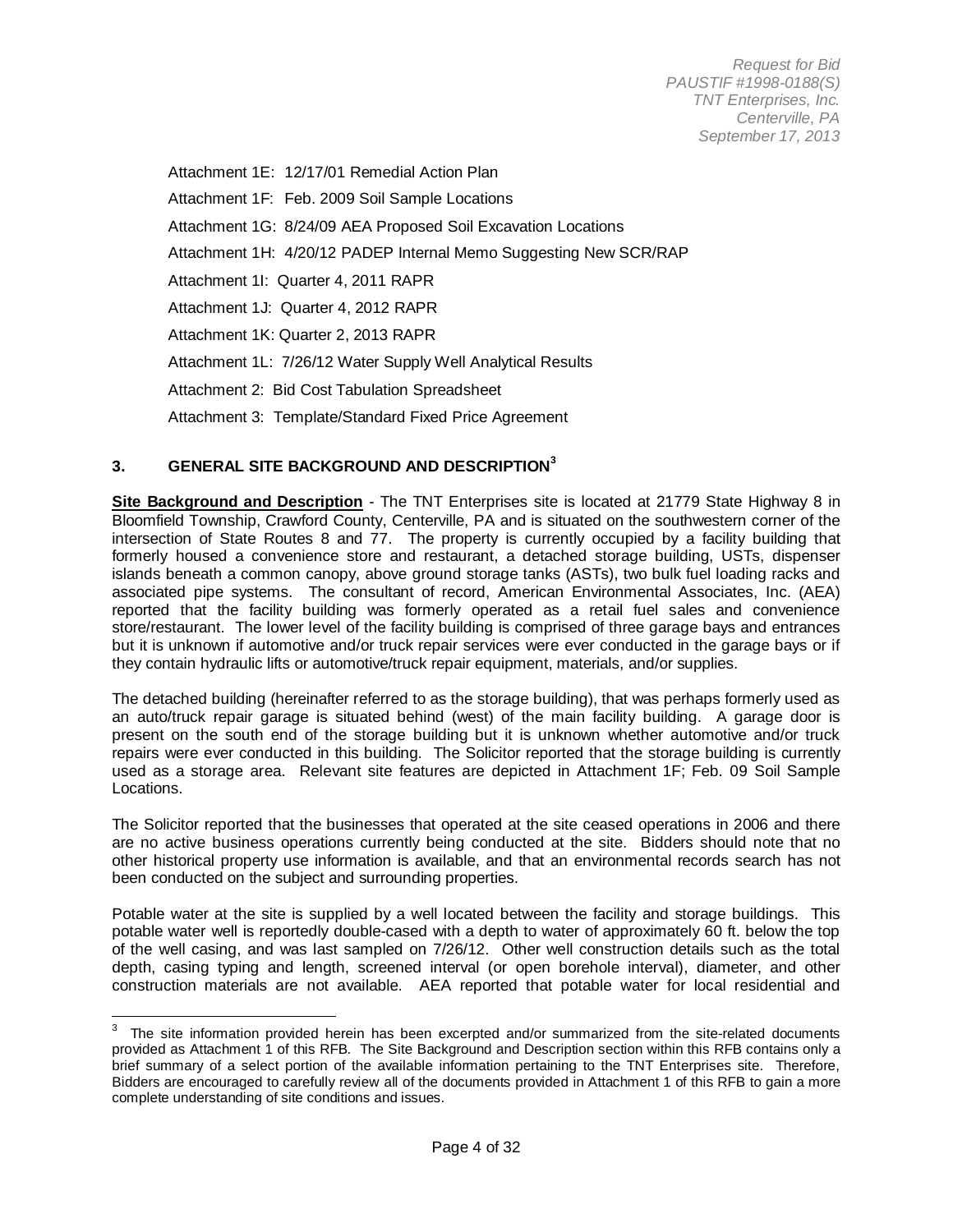commercial properties is provided by individual water supply wells and no public water source is available. Therefore, the Statewide Health Standards – Medium Specific Concentrations for a residential used aquifer (SHS-MSCs/RUA) for groundwater with total dissolved solids in groundwater less than or equal to 2,500 mg/l is anticipated for this site. However, **should the risk assessment completed under Milestone 6 indicate that closure via site-specific standards (SSS) is feasible and more cost effective and the Claimant is agreeable, then the site cleanup goals articulated in the RSCR / RRAP may be SSS or a combination of SHS and SSS.** The analytical laboratory results of the 7/26/12 water supply well sample are provided in Attachment 1L.

The retail fueling and convenience store/restaurant facility formerly operated six steel-constructed underground storage tanks (USTs), two above ground storage tanks (ASTs), and two bulk fuel loading racks. The former UST systems included one 15,000-gallon gasoline UST (Tank 001) that apparently was later used to store diesel fuel, one 4,000-gallon gasoline UST (Tank 002), one 8,000-gallon gasoline UST (Tank 003), one 3,000-gallon diesel UST (Tank 004), one 1,000-gallon kerosene UST (Tank 005), and one 3,000-gallon gasoline UST (Tank 006). All six of the USTs were reported to have been removed from the ground on 4/30/98 whereas the ASTs are still located at the facility. Location of the former USTs are shown in the 6/23/98 *Underground Storage Tank System Closure Report* (6/23/98 UST Closure Report) (Attachment 1A) and existing ASTs are shown on Figure 1 of 1 in the February 2009 Soil Sample Locations Map (Attachment 1F).

The ASTs are steel-constructed, have a capacity of 21,000 gallons each and reportedly contained kerosene (Tank 001A) and No. 2 fuel oil (Tank 002A). Both bulk fuel loading racks are abandoned and no longer in use. The bulk fuel loading rack located at the north end of the gravel driveway between the facility and storage buildings appears to have been abandoned some time ago and is no longer functional. The loading rack located east of the ASTs appeared to be the location where bulk fuel sales were conducted until the time that the facility ceased business operations. The ages of the former USTs, existing ASTs, and loading racks are not known. The Solicitor reported that the product in the ASTs has been removed to within one inch of the bottom.

According to AEA's 6/23/98 UST Closure Report (Attachment 1A), the facility originally operated at least four dispensers that were located to the east of the convenience store/restaurant fronting Rt. 8. A kerosene dispenser was located to the north of the facility building fronting Rt. 77. The ASTs were reported to have been used for bulk fuel sales and product from the ASTs was distributed via a loading rack situated to the east of the ASTs.

The Solicitor reported that after the removal of the six USTs in April 1998, and contaminated soil was excavated and stockpiled, four USTs were installed in the same cavity in May 1998 to replace the six USTs previously removed. A kerosene AST (installed in a spill containment vessel) and a kerosene dispenser was also installed at the site at that time. The existing USTs (installed in May 1998) are constructed of fiberglass and consist of one 12,000 gallon (Tank 007) containing unleaded gasoline, one 8,000-gallon (Tank 008) containing premium unleaded gasoline, one 10,000 gallon (Tank 009) containing diesel fuel, and one 2,000 gallon (Tank 010) containing off-road diesel fuel. According to the Solicitor, the four existing USTs are inactive and have been emptied with each UST containing less than one inch of product. The Solicitor reported that fiberglass-constructed product conveyance piping and dispensers were installed at the site in May 1998 to replace the previously removed piping and dispensers. However, it appears that at least one of the dispensers has been recently removed from beneath the existing canopy.

**Geology and Hydrogeology** – The soil overburden is generally characterized as clay to silty clay extending to a depth of about 5 to 10 feet below grade surface (ft. bgs). Underlying the clay to silty clay is a weathered shale that generally ranges in depth from 5 to 15 ft. bgs and reportedly becomes competent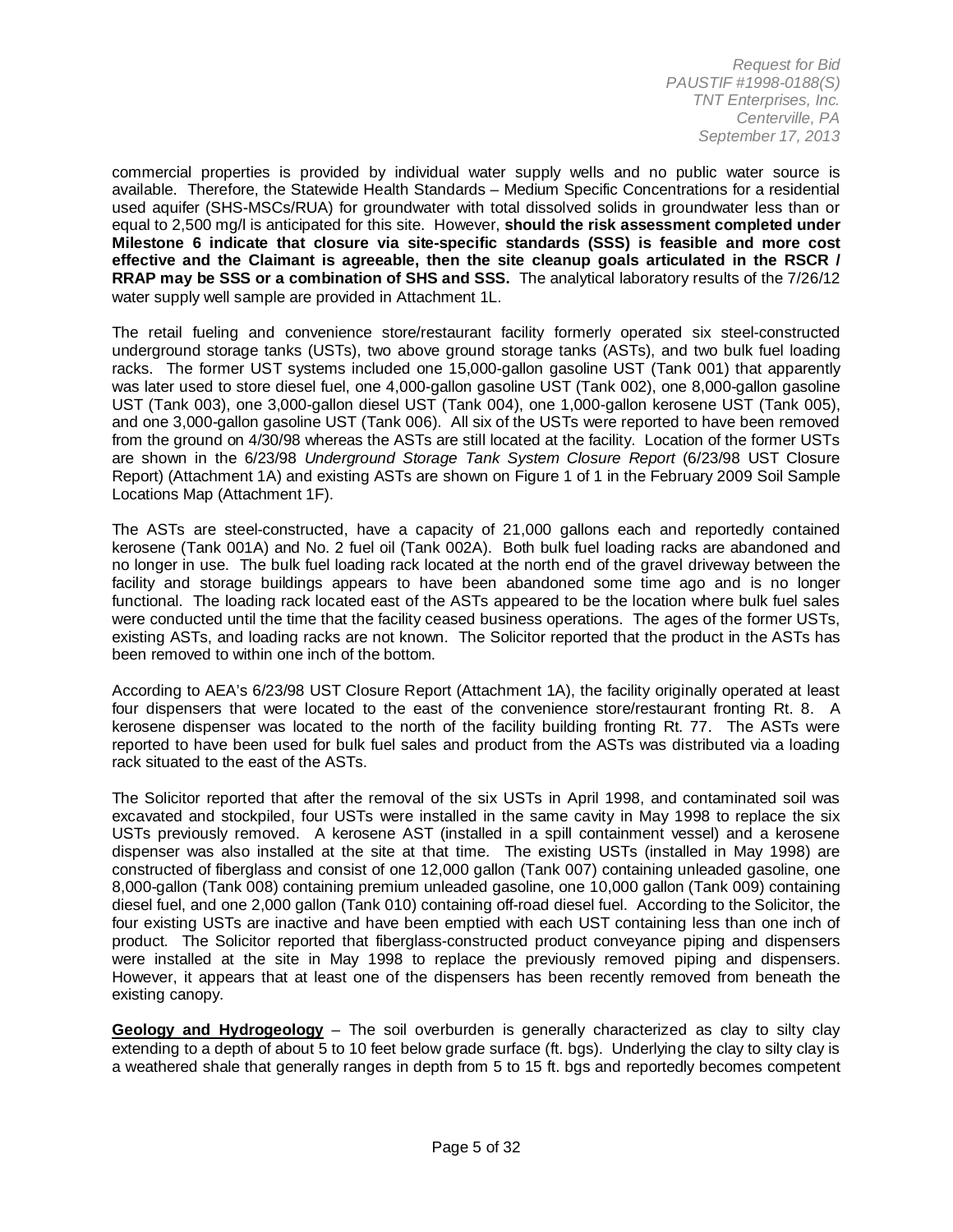shale bedrock at about 15 ft. bgs. Groundwater appears to reside in the lower portion of the weathered shale and upper region of the competent shale bedrock.

**Release Information and Historical Chronology Since 1998** - An unleaded gasoline release of an undetermined volume was discovered when the USTs were removed in April 1998 to comply with the 1998 UST standards. During the UST excavation activities, a hole was reportedly observed in Tank 001 (3,000-gallon gasoline), the piping above Tank 006 (15,000-gallon diesel) was leaking, and there was extensive contamination beneath the pump islands. Soil contamination was observed throughout the excavation and the most likely sources of contamination were the lines above Tank 001 and 006 and under the pump islands. Approximately 1,500 cubic yards (CYs) of contaminated soil was excavated during the UST closure activities and was reportedly relocated to an undeveloped area of the property to the south of the ASTs. Results of soil samples collected from beneath the USTs, conveyance lines, and dispensers indicated that only those samples collected from beneath the dispensers (soil samples 20, 21, 22, and 23) contained concentrations of unleaded gasoline constituents exceeding SHS–MSCs/RUA, Soil to Groundwater Numeric Values. Additional details regarding the removal of the UST systems were reported in the 6/23/98 UST Closure Report (Attachment 1A).

According to the 12/17/01 RAP (Attachment 1E), prior to the UST closures, all the tanks were relined and the product piping and dispenser islands were scheduled to be replaced. However, prior to the replacement activities, a former building, presumably located in the same footprint as the existing facility building was reported to have been demolished. AEA mobilized a backhoe to the site and excavated several test pits near the building footers and pump island areas. It was reported that extensive gasoline contaminated soil was observed in the test pits.<sup>[4](#page-3-0)</sup> Additional details regarding the excavation of test pits were reported in the 12/17/01 RAP (Attachment 1E).

Following the April 1998 UST removal and contaminated soil excavation, site characterization activities were initiated with the installation of four on-property groundwater monitoring wells (MWs-1, -2, -3, and -4) on July 22, 1999, and four additional on-property groundwater monitoring wells (MWs-A, -B, -C, and –D) on February 7, 2000. The eight wells were installed to a depth of 40 ft. bgs using air rotary drilling methods. MWs-1, -2, -3 and -4 are screened from 10 to 40 ft. bgs, whereas MWs-A, -B, -C, and –D are screened from 5 to 40 ft. bgs. A single soil sample collected from a depth of 0-10 ft. bgs during the advancement of the boring for MW-2 indicated the presence of benzene in a concentration of 1.11 mg/kg (exceeding SHS-MSCs/RUA). All other soil samples collected from the groundwater monitoring well boreholes were less than SHS-MSCs/RUA although several wells exhibited elevated photoionization detector (PID) readings (>50 PID units) primarily in the soil interval from 0–20 ft. bgs. No other soil samples were collected at the site during the monitoring well installations.

<span id="page-5-0"></span>Groundwater quality samples collected from MWs-1, -2, -3, and -4 on 7/23/99 indicated that MWs-1, -2 and -4 contained concentrations of one or more PADEP unleaded gasoline constituents greater than SHS-MSCs/RUA. None of the samples collected from these wells contained concentrations of fluorene or phenanthrene greater than laboratory method detection limits. Following the installation of groundwater monitoring wells MWs-A, -B, -C and –D, another round of groundwater samples was collected on 2/9/00 from all the wells. With the exception of MW-3, all groundwater monitoring well samples contained concentrations of PADEP unleaded gasoline constituents greater than SHS-MSCs/RUA. Fluorene and phenanthrene samples were not collected during this or any subsequent round of quarterly groundwater monitoring/sampling conducted at the site. Additional details regarding the installation and sampling of the on-property groundwater monitoring wells were reported in the 3/9/00, *Underground Storage Tank Facility Site Characterization Report* (Attachment 1B).

 $\frac{1}{4}$  $4$  The number, location, depth, and areal extent of the test pits was not reported in the 12/17/01 RAP nor were the test pit locations depicted in any of the figures contained in the document.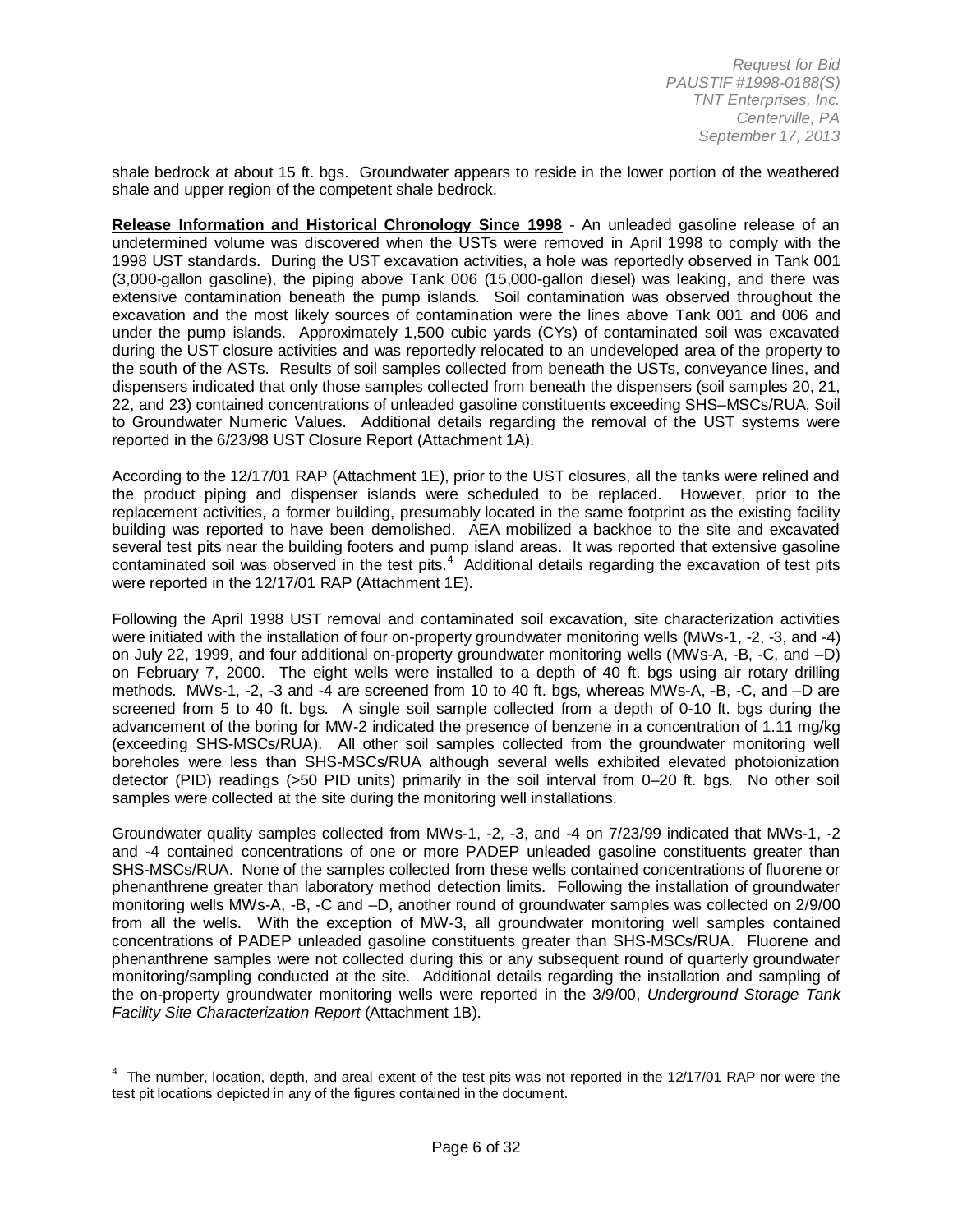On 12/11/00 through 12/14/00, AEA mobilized to the site and installed four additional on-property groundwater monitoring wells.<sup>[5](#page-5-0)</sup> The four wells were designated as MWs-9, -10, -11, and -12 and were installed using a combination of hollow stem auger and air rotary drilling methods. [6](#page-6-0) The four two-inch diameter wells were installed to a depth 40 ft. bas each and were constructed with well screens from 10 to 40 ft. bgs. Soil samples collected from each of the well borings, at a soil interval of 6 to 7.5 ft. bgs, were analyzed for PADEP unleaded gasoline parameters. None of the soil samples collected contained concentrations of PADEP unleaded gasoline parameters greater than laboratory method detection limits.

Following the installation of the four wells (MW-9 through MW-12), AEA collected groundwater samples from the 12 on-property wells on 12/20/00. Separate phase liquids were reportedly present in MWs-2, -4, -6 and -7. More specifically, 18 inches (in.) of SPL was measured in MW-2, 0.25 in. in MWs-4 and -6, and the bailer used in MW-7 was full of SPL. Of the newly installed wells, only benzene was detected in MW-12 at a concentration greater than SHS-MSCs/RUA.<sup>[8](#page-6-2)</sup> Additional details regarding the installation and sampling of the on-property groundwater monitoring wells are reported in the 1/8/01 *Underground Storage Tank Facility Additional Site Characterization Report* (Attachment 1C).

On 8/22/01, AEA submitted a Remedial Action Plan (RAP) for the site wherein it specified the installation and operation of a dual phase high vacuum extraction (DPE) remedial system. In the RAP, other remedial technologies were evaluated, which included air sparging, excavation of contaminated soil, pump and treat, and soil vapor extraction (SVE). AEA concluded that DPE was the most viable remedial technology to address soil and groundwater contaminants at the site and proposed that MW-2 and MW-7 be retrofitted and utilized as extraction wells with the addition of several small diameter SVE wells in the area around MW-2. $^9$  $^9$  The 8/22/01 RAP is provided as Attachment 1D.

**Remedial Feasibility Testing:** Prior to the development and submittal of the RAP, remedial feasibility testing was performed on wells MW-2 and MW-7. The testing was performed using a 3 horsepower (hp) liquid ring pump (LRP) to extract soil vapor and a top loading pneumatic pump to extract groundwater. Prior to initiating the soil vapor extraction (SVE) test, AEA reported that they extracted groundwater from MW-7 for a period of two hours to dewater the aquifer and enhance vapor movement through the subsurface. A similar dewatering effort was conducted on MW-2 prior to the SVE test on that well.

*MW-7 Pilot Test Results*: Testing was initiated on MW-7 by applying a wellhead vacuum of 5 inches of mercury (Hg), which corresponded to an airflow rate of 20 standard cubic feet per minute (SCFM). Vapor effluent samples were collected throughout the duration of the pilot test and were measured using a flame ionization detector (FID). All collected samples were greater than 10,000 parts per million (ppm). Vapor

5 Bidders should note that although not stated in the 1/8/01 *Underground Storage Tank Facility Additional Site Characterization Report,* AEA apparently renamed the monitoring wells they installed on 2/7/00. The wells formerly designated as MWs-A, -B, -C, and –D appear to have been re-named as MWs-5, -6, -7, and -8, respectively. Comparison of the site maps contained in the February 2000, *Underground Storage Tank Facility Site Characterization Report* and in the 1/8/01, *Underground Storage Tank Facility Additional Site Characterization Report*, suggest that MW's-5, -6, -7, and -8 appear to be in the same locations as MWs-A, -B, -C and –D.

<span id="page-6-0"></span> $^6$  AEA reported that MWs-9, -10 and -11 were installed in response to groundwater quality concerns expressed by the adjacent neighboring property owner located west of the subject property.

<span id="page-6-4"></span><span id="page-6-1"></span><sup>&</sup>lt;sup>7</sup> The 1/8/01 *Underground Storage Tank Facility Additional Site Characterization Report* indicates that industry standard headspace screening of soil samples using a PID was performed. However, no PID data were recorded on the monitoring well boring / construction logs contained in Appendix A of the report.

<span id="page-6-2"></span><sup>&</sup>lt;sup>8</sup> In the 1/8/01 *Underground Storage Tank Facility Additional Site Characterization Report*, it was reported in Table 3 that the groundwater concentrations of all wells except MWs-2 and -7 (presumably due to the presence of SPL) and no laboratory data sheets were provided for MW-10 and MW-11 in Appendix B.

<span id="page-6-3"></span> $^9$  AEA reported that the SVE wells were installed at the site. However, no document in the claim files contains SVE well boring logs or construction details.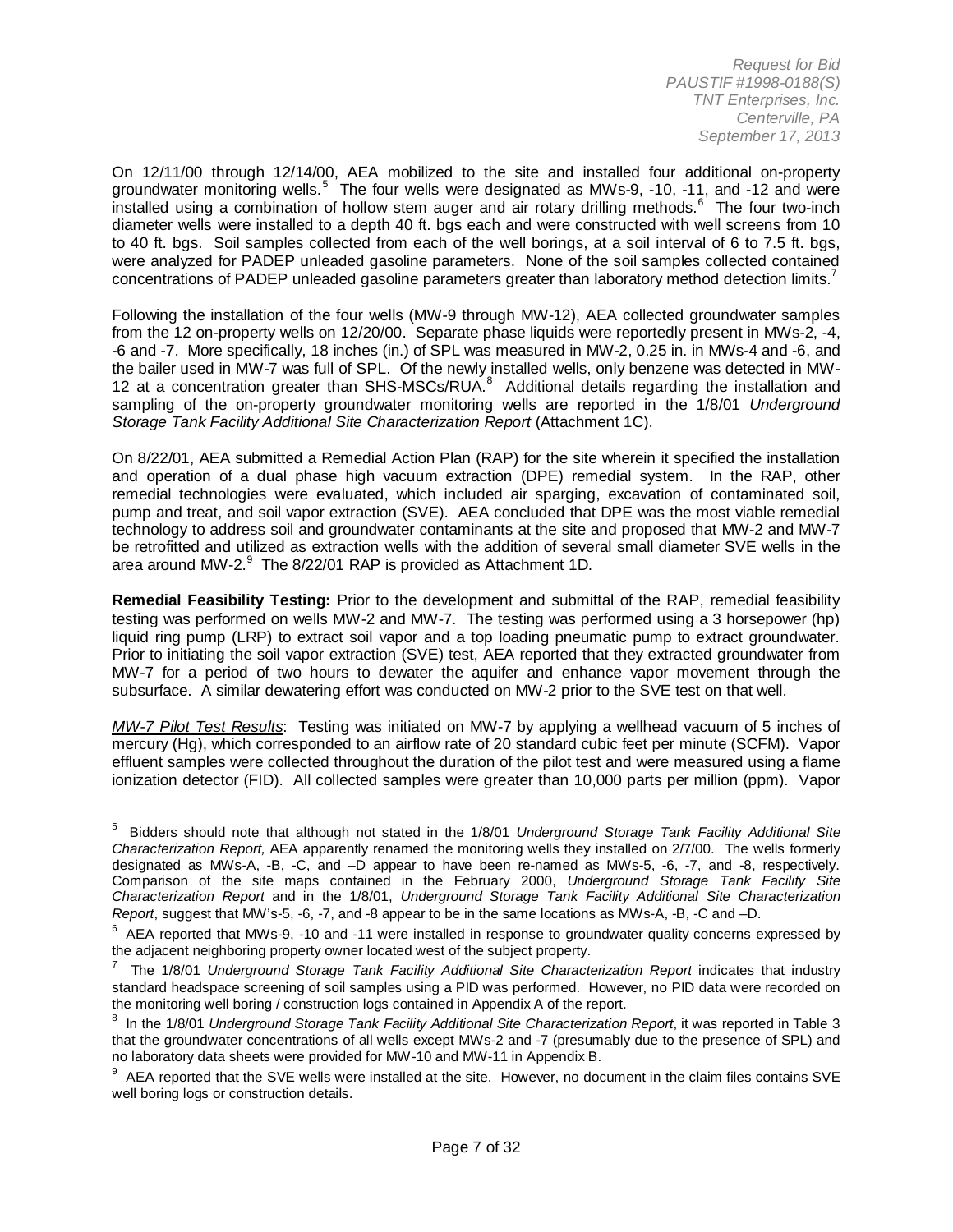recovery rates ranged from 1.03 to 1.12 lbs/hr, and separate phase liquids were encountered in MW-6, MW-7 and MW-8 during the pilot test.

A groundwater flow rate of 5 gallons per minute (gpm) was achieved throughout the duration of the pilot test. Drawdown was measured in MW-6 and MW-8 during the test wherein the wells exhibited a maximum drawdown of 2.71 ft. and 0.68 ft., respectively, after 2.5 hours of groundwater pumping on MW-7. Pneumatic measurements conducted in MW-6 and MW-8 resulted in a maximum vacuum response of 16.5 and 2.7 inches of water, respectively, after 2.5 hours of groundwater pumping on MW-7.

*MW-2 Pilot Test Results***:** Testing was conducted on MW-2 by applying a wellhead vacuum of 7 inches Hg, which corresponded to an airflow rate of 25 standard cubic feet per minute (SCFM). AEA attributed the low applied vacuum in MW-2 to the well being installed primarily in fractured bedrock. Vapor effluent samples were collected throughout the duration of the pilot test and were measured using a FID. Vapor recovery rates ranging from 0.09 to 0.10 lbs/hr.

A groundwater flow rate of 5 gallons per minute (gpm) was achieved throughout the duration of the pilot test. Drawdown was measured in MW-6 and MW-8 during the test wherein each well exhibited a maximum drawdown of 2.71 ft. and 0.68 ft., respectively.<sup>10</sup> No vacuum response was detected in MW-1, MW-3, and MW-5 during the pilot test conducted on MW-2. Additional hydraulic and pneumatic data associated with the remedial feasibility testing were reported in AEA's 8/22/01 *Underground Storage Tank Facility Remedial Action Plan* (Attachment 1D).

The DPE remedial system was reportedly installed and its operation was initiated in February 2003. The 8/22/01 RAP proposed the installation of groundwater extraction components that consist of submersible pumps installed in MW-2 and MW-7, 5 hp LRP, vapor/liquid knockout tank, oil water separator, 3 hp transfer pump, particulate filters and two liquid phase granular activated carbon (LGAC) vessels. The proposed vapor extraction components consist of a seal water tank and two vapor phase granular activated carbon (VGAC) vessels.<sup>[11](#page-7-0)</sup> The remedial system discharges treated water to a NPDESpermitted outfall. However, the location of the outfall is unknown as it is not depicted in any of the site maps included in the 8/22/01 RAP. Additionally, a remedial system trenching and piping diagram and the NDPES permit sampling/reporting requirements are not included in 8/22/01 RAP.

On 12/17/01, AEA submitted a second *UST Facility RAP*, apparently in response to PADEP comments to the  $8/22/01$  RAP.<sup>[12](#page-7-1)</sup> The 12/17/01 RAP specified that the Solicitor desired to remediate soil and groundwater at the site to SHS-MSCs/RUA. The 12/17/01 RAP also provided a remedial alternative analysis (RAA) for the on-property treatment of the approximately 1,500 CY of soil that was generated during the UST closure and stockpiled on the property to the south of the ASTs. In the RAA, it was reported that there was significant soil contamination variability in the stockpiled soil, and that "…loosely packed soil from the perimeter of the tank field excavation showed no sign of contamination. Some heavily packed (clay) soil that was in direct contact with the leaking tank had obvious product contamination."[13](#page-7-2)

 $10$  Bidders should note that the maximum drawdown data obtained on MW-2 is identical to the maximum drawdown data obtained for MW-7. Also note that there are no hydraulic or pneumatic data tables for MW-2 contained in the report.

<span id="page-7-3"></span><span id="page-7-0"></span> $11$  The actual size of the submersible pumps used in MW-2 and MW-7 and the size of the LGAC and VGAC vessels are unknown as their sizes were not specified in any of the claim file documents.

<span id="page-7-1"></span> $12$  The PADEP RAP disapproval letter, if it exists, is not included in the claim file documents.

<span id="page-7-2"></span><sup>13</sup> Note that in the 6/23/98 *UST Facility Closure Report*, it was reported that "…all soil was deemed contaminated from the beginning of excavation work..."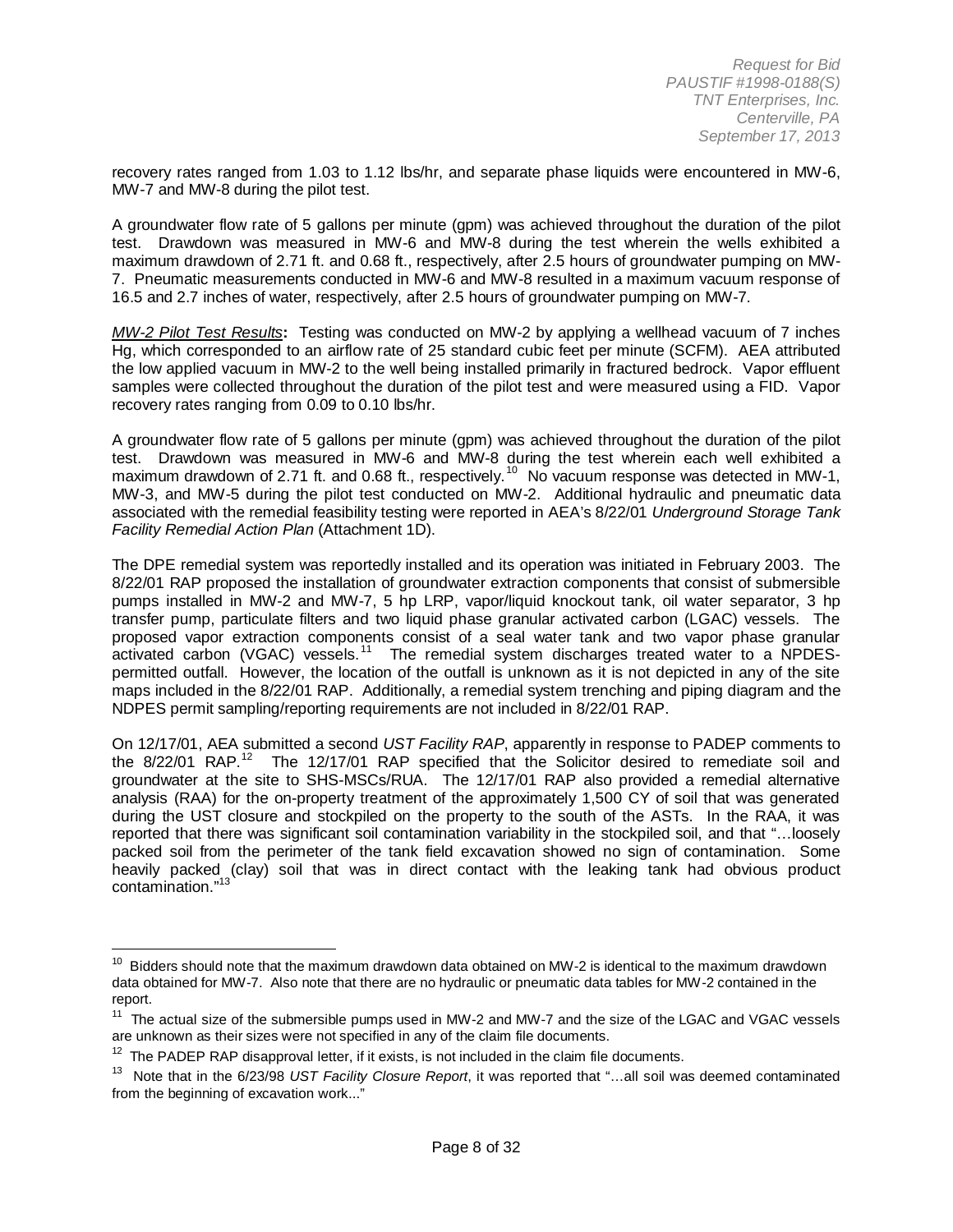Various soil disposal methodologies discussed in the RAA included landfill disposal, bioremediation, phytoremediation, and thermal desorption. AEA proposed a combination of land farming/composting, phytoremediation, and potential landfilling of the most heavily impacted soil. It was proposed that 1,000 CY of excavated soil would be spread over 0.5 acres on-property which would reportedly elevate the land surface by about one foot in that area of the site.<sup>14</sup> At the conclusion of proposed on-site treatment of contaminated soil, 12 soil samples were to be collected to demonstrate soil attainment and verify that the remedy was successfully achieved.<sup>[15](#page-8-0)</sup>

In subsequent discussions with AEA, it was reported that the Solicitor leveled and spread out the contaminated soil pile in an undefined area west of the ASTs. However, no information was provided regarding: 1) the time period when the soil pile was spread out over the western end of the property; 2) whether a landfill liner was used below the soil to inhibit leaching of unleaded gasoline contaminants into underlying soil; 3) the specific location or depth of the soil treatment area; 4) whether chemical additives were mixed into the contaminated soil to potentially accelerate natural attenuation of the soil contaminants; or 5) if subsequent periodic tilling of the contaminated soil occurred to expose underlying soil contaminants to the open air. It is unknown if the contaminated and underlying soil in the land-farmed area of the site has been sampled since it was constructed.

The remedial system operated for a period of 10 years and data collected during the quarterly groundwater monitoring events indicates that concentrations of the COC has declined in only a few wells. Contaminant concentration trend lines suggest; 1) residually contaminated soil may still exist in the unsaturated and smear zone soil in some areas of the site; 2) the remedial system may have been undersized; and 3) the remedial system may have been inadequately focused to address groundwater contaminants known to exist in the weathered bedrock within and downgradient of the release area.

AEA conducted a direct push drilling soil investigation in late February 2009, wherein they installed 23 soil borings in the areas between the facility building and the dispenser islands, surrounding the former UST cavity, along the east and west sides of the gravel alley between the facility and storage buildings, and in the area east of the fuel dispensing rack associated with the ASTs. Four of the soil samples (TB-6, TB-8, TB-9, and TB-11) contained concentrations of benzene exceeding SHS-MSCs/RUA. It should be noted that two of the four samples that contained benzene at concentrations exceeding SHS-MSCs/RUA were located behind (west) of the facility building east and west of the gravel alley. The soil boring location map is provided as Attachment 1F.

Following the direct push soil investigation, on 8/24/09, AEA proposed the excavation of contaminated soil in three areas of the site where soil samples collected in February 2009 were found to be greater than SHS-MSCs/RUA. The proposed activities included conducting a vapor intrusion investigation, and compliance groundwater monitoring, with the goal of the excavation plan "…to close the soil excavation areas using random sampling…" and a secondary goal "…to place (with PADEP approval) the site into the compliance monitoring…" The proposed areas to be excavated included: 1) between the UST cavity and the dispenser islands containing approximately 189 CY of contaminated soil; 2) between the facility building and the dispenser islands containing approximately 74 CY of contaminated soil; and 3) encompassing the southern end of the gravel alley and south of the garage building containing

<sup>&</sup>lt;sup>14</sup> It is unknown how the remaining 500 CY of potentially contaminated soil that was reportedly generated during the UST system removal activities was disposed.

<span id="page-8-1"></span><span id="page-8-0"></span><sup>&</sup>lt;sup>15</sup> There was no discussion nor was there a figure provided in the RAP that depicted the proposed location and areal dimensions of the contaminated soil treatment area. Moreover, there was no discussion whether the contaminated soil would be placed over a landfill liner or other impermeable membrane to prevent leaching of unleaded gasoline constituents into the underlying soil and there was no estimation of the timeframe required to treat the contaminated soil.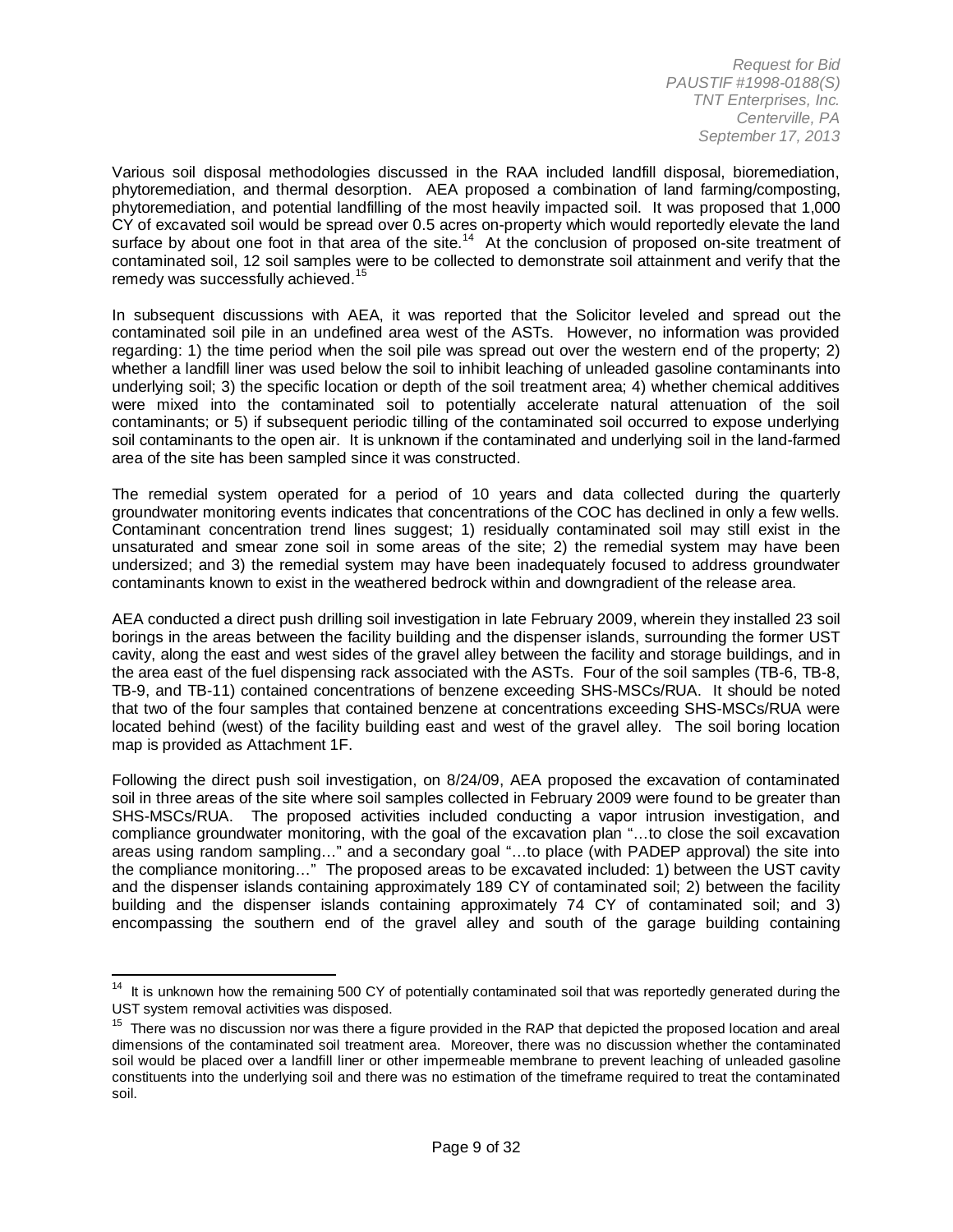approximately 233 CY of contaminated soil. AEA's proposed contaminated soil excavation areas are depicted in Attachment 1G.<sup>[16](#page-8-1)</sup>

An internal PADEP Northwest Regional Office memorandum issued by William S. Pelc, Jr. on 4/20/12, states the following regarding the corrective action at the site:

"…Based upon the information available, the previous attempts at corrective action have failed to bring the site into compliance with the SHS. In addition, the approved RAP did not fully consider the possibilities of soil impact. Based on this information, the responsible party should develop a revised RAP for the Department's approval. A revised SCR may also be necessary to support the revised RAP. The revised RAP and revised SCR should include all applicable elements of 25 Pa. Code Section 245.310 and 245.311, respectively. With groundwater sampling results increasing over time, while active remediation is taking place, there must be underlying issues in some affect at the site. It is my recommendation that the site be re-evaluated with a detailed hydrogeological study. It is my belief that there is an undiscovered source of contamination or an unexcavated smear zone…" PADEP's 4/20/12 memorandum is provided in Attachment 1H.

Static water levels are measured in MW-1 through MW-12 on a quarterly basis. Quarterly groundwater samples are collected from MW-1, MW-4, and MW-5 and annual groundwater samples are collected from MW-2 (extraction well), MW-3, MW-6, MW-7 (extraction well), and MW-8. Groundwater samples from MWs-9, -10, -11 have not been collected since Quarter 3, 2006 and the last groundwater sampling event conducted on MW-12 was Quarter 2, 2010. All groundwater samples are analyzed for BTEX, MTBE, naphthalene and cumene.

Based on AEA's quarterly Remedial Action Progress Reports (RAPR), "before" and "between" liquid GAC treatment samples are collected monthly and "after" treatment samples bi-monthly. Before treatment samples are analyzed for benzene, toluene, ethylbenzene, xylenes (BTEX), MTBE, naphthalene, cumene, oil and grease, total suspended solids, dissolved iron, dissolved lead, and pH. Before vapor treatment samples are analyzed for BTEX, MTBE, and gasoline range organics.

AEA reported in its Quarter 2, 2013 RAPR that the remedial system treated 2,121,585 gallons of extracted groundwater since the system was activated in February 2003. AEA further reported that the remedial system was deactivated on 1/2/13 to initiate groundwater attainment monitoring. Bidders should note that PADEP approved the remedial system deactivation on 12/21/12 provided that a new PADEPapproved RAP would be implanted by 12/16/13. AEA's Quarter 2, 2013 RAPR is provided as Attachment 1K.

Bidders should note that approximately thirty 55-gallon drums are located inside the on-property storage building and a layer of what appeared to be an oily sludge-like material was observed on the concrete floor of the building. In October 2012, PADEP conducted a telephone interview with the Solicitor, wherein he stated that the contents of the drums stored in the storage building consist of fuel oil, kerosene and motor oil but the quantity or type of product contained in each drum is unknown. Moreover, the drums were reported to be in poor condition (e.g., rusting, pealing paint, dented, etc.) and several did not appear to be properly sealed.

The two former bulk fuel loading racks situated on the property reportedly loaded fuels (No. 2 fuel oil and kerosene) to bulk fuel tanker trucks via above- and below-ground steel conveyance pipes and a fuel pumping system. Fuel conveyance piping associated the northern bulk fuel loading rack (located adjacent to but at a lower elevation than the UST field), appeared to have been connected via a pump

<span id="page-9-0"></span><sup>16</sup> Bidders should note that AEA's proposal to conduct the proposed contaminated soil excavation was never implemented.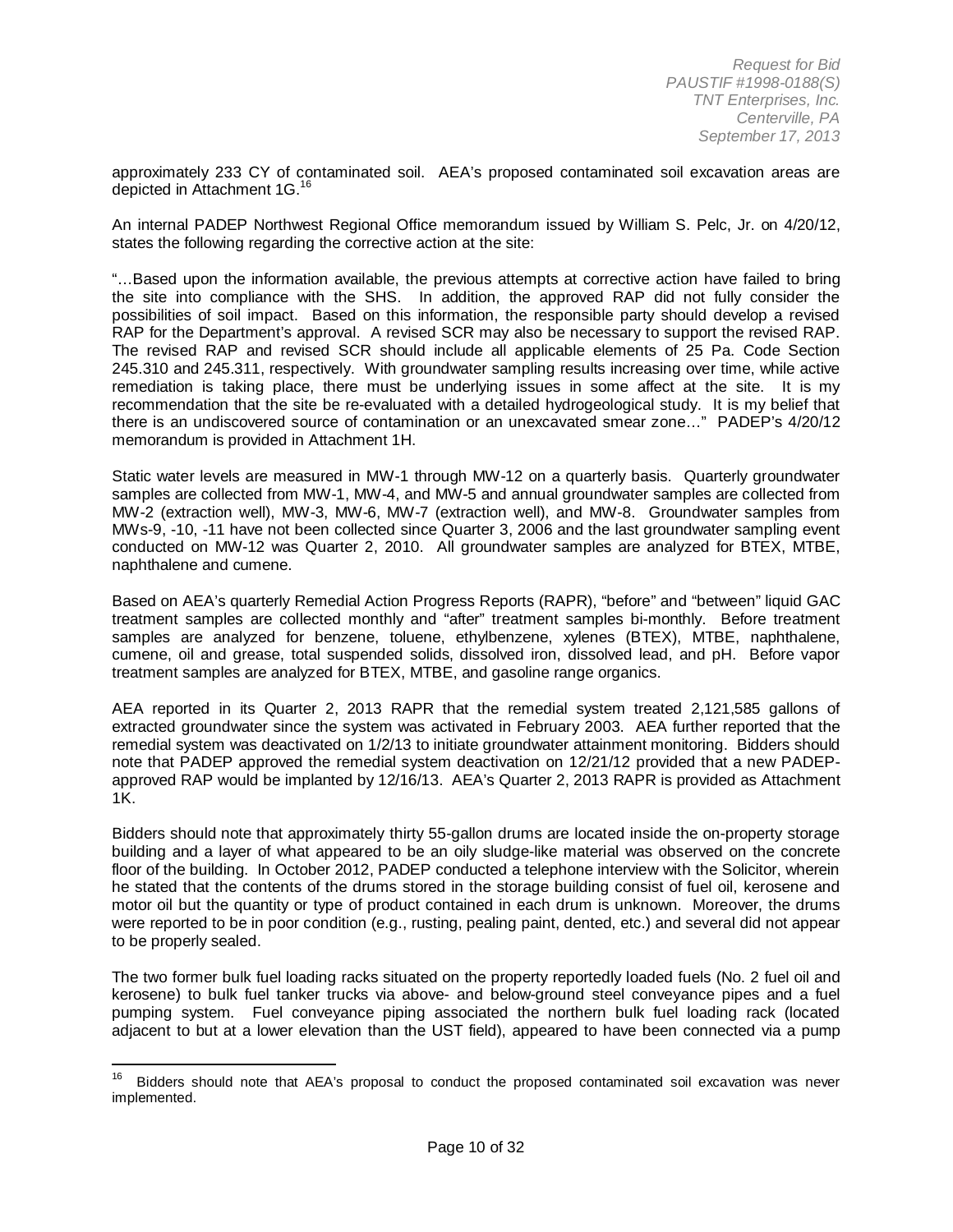and piping network to the former UST systems that were removed from the property in 1998. The network of pipes and pumps located on the southern side of the property appear to be currently connected to the on-property ASTs. Both bulk fuel loading racks were observed to be in poor condition.

In light of: (i) the list of deficiencies identified by the PADEP in its interoffice memorandum; (ii) the noncompliance issues identified in numerous PADEP facility inspection records; (iii) inadequate characterization of potentially impacted medias of concern at the site; and (iv) the apparent lack of effectiveness of the current remedial system in reducing petroleum hydrocarbon impacts to soil, groundwater and potentially soil vapor at the site as identified above, bidders should carefully consider what new information, analyses, and interpretations are needed to formulate a *new* comprehensive combined RSCR / RRAP submittal meeting PADEP requirements.

#### **4. PROJECT MILESTONES AND OBJECTIVES**

This RFB seeks competitive, fixed-price bids to achieve the development and PADEP approval of a RSCR/RRAP using the bidder's recommended course of action through the completion of the six tasks/milestones outlined below. For the TNT Enterprises site, the desired result or project goal is to develop and submit a RSCR/RRAP to the PADEP and to obtain their approval of the document so that the selected remedial action can be implemented and ultimately, the site can be closed under Chapter 245 consistent with PADEP Act 2 standards. To be deemed responsive, each bid must address in detail each of the RFB milestones, including describing the bidder's understanding of the conceptual site model (CSM) and how that model relates to the bidder's proposed approach. Recommendations for changes/additions to the RFB outline shall be discussed, quantified, and priced separately; however, **failure to bid the RFB milestone format "***as is"* **may result in a bid not being considered.**

This solicitation requests a fixed price guaranteed Bid to Result bid for achieving PADEP approval of a RSCR / RRAP through the completion of the specific tasks/milestones defined in this RFB. Again, the desired result or project goal is to identify cost effective remedial methods to "close" the site under Pennsylvania Act 2 and obtain an associated release of liability from PADEP by demonstrating attainment of residential SHS-MSCs/RUA for soil and groundwater and addressing soil vapor exceeding applicable<br>screening values. To be deemed responsive, each bid must respond in detail to each of the To be deemed responsive, each bid must respond in detail to each of the tasks/milestones (see following), including describing the bidder's understanding of the CSM and how that model relates to the bidder's proposed approach to executing the tasks/milestones. Any recommendations for changes/additions to the tasks/milestones can be discussed, but are to be discussed, quantified, and priced separately. Subsequent to bid award, any modification of the selected consultant's SOW will require prior written approval by the Solicitor *and PAUSTIF* through its third-party administrator, and may require PADEP pre-approval.<sup>1</sup>

<span id="page-10-0"></span>Because **this is a results-oriented remediation bid solicitation, each bid response must detail the approach and specific methods for achieving the task/milestone objectives. In other words, there is a premium on thoroughly describing the bidder's understanding of the site conditions along with the CSM, and how that model relates to the bidder's proposed approach to attaining the objectives of each task/milestone**. Furthermore, each bid will need to contain a higher level of projectspecific details sufficient for the Solicitor and PAUSTIF to accurately assess each bid and differentiate among them. Each bidder should keep in mind that the quality of the technical approach is emphasized with these results-oriented bid solicitations as compared to bids submitted in response to solicitations that define the work scope with greater specificity (often referred to as Defined SOW RFBs). Conversely, while cost remains a significant factor in the evaluation of guaranteed Bid to Results bids, the emphasis on cost is reduced *in comparison to* the evaluation of the bid for a Defined SOW RFB. At the same time,

 $\overline{a}$ 

<sup>&</sup>lt;sup>17</sup> The PADEP Case Manager for this site is William S. Pelc, Jr.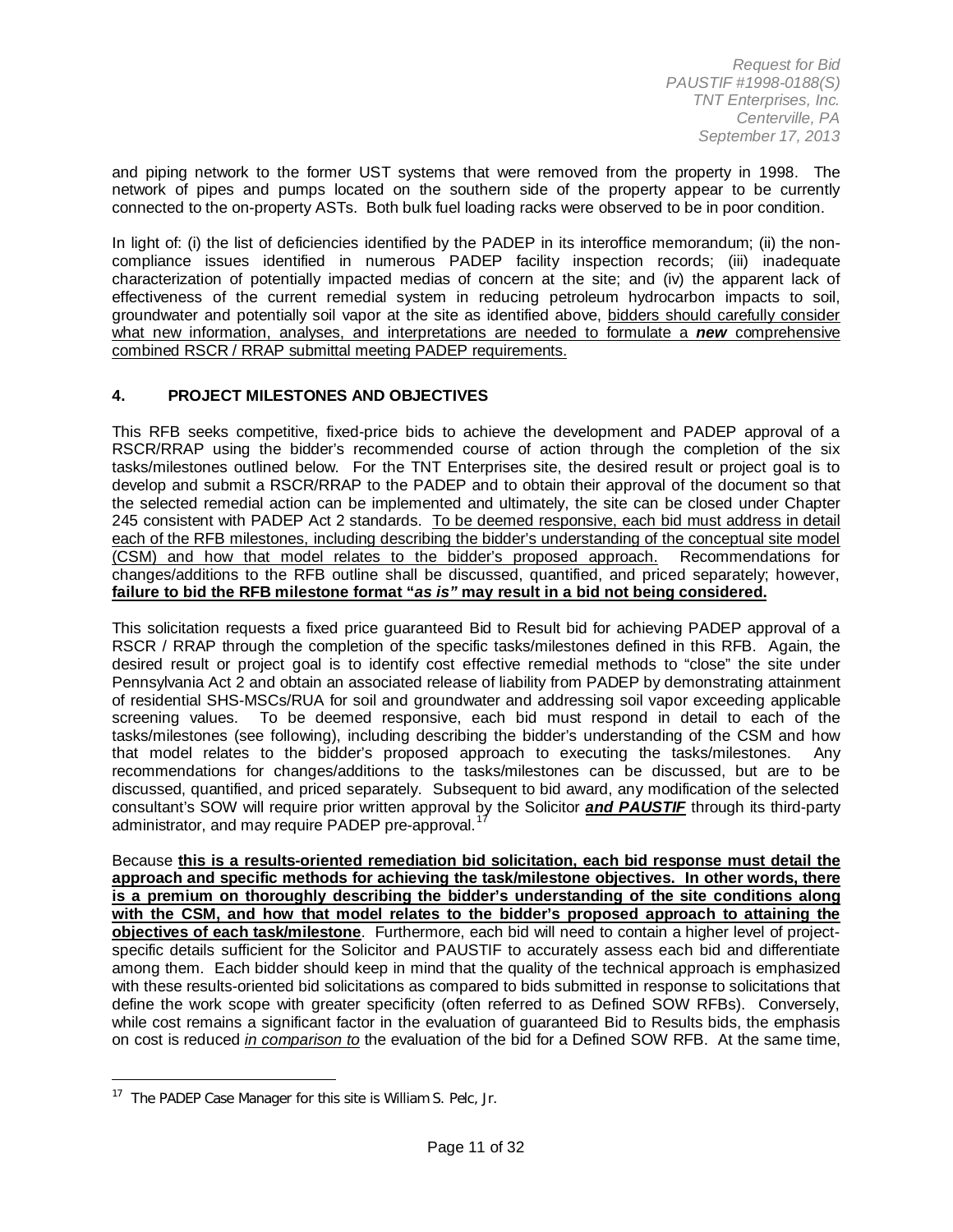the Solicitor and PAUSTIF recognize that each bidder may propose a unique path forward for a given site.

Because this RFB includes results-oriented fixed price tasks/milestones, each bid response must contain a higher level of project-specific details, which will allow the Solicitor and PAUSTIF to accurately assess each bid and differentiate among them (see further discussion below). In reviewing responses to this RFB, the bid review committee will use the following criteria (questions) to assess whether bids are technically sound:

- Does the bid demonstrate that the bidder has an understanding of existing site conditions (COC mass distribution with the subsurface, site geology and hydrogeology, etc.)?
- Does the bid demonstrate that bidder has an understanding of site-specific regulatory and permitting issues?
- Does the bid demonstrate that the bidder has an understanding of individual milestone objectives as well as the overall project goal?
- Will the conceptual remedial solution outlined in the bid (to be presented in the RRAP) be capable of achieving site closure in conformance with PADEP guidance and PA Code, Title 25, Chapter 245 within a reasonable timeframe?
- Does the bid provide a convincing argument that the outlined remedial approach (or combination of technologies) will be effective, will be cost efficient, and will achieve project goals within a reasonable timeframe?
- Has appropriate pilot testing been proposed consistent with the bidder's conceptual remedial solution?

Each bidder should carefully review the existing site information provided in the attachments to this RFB and seek out other appropriate sources of information to develop their response to this RFB. Nothing stated or implied within this RFB shall be construed as an endorsement by the Solicitor or by PAUSTIF of a particular remedial technology or remedial solution for the site, including continued use or disuse of any components of the existing remedial system.

The bidder's approach to develop a PADEP-approved RSCR/RRAP that, when implemented, will achieve closure of this site under PA Act 2 and an associated release of liability from PADEP shall be in accordance with generally accepted industry standards/practices and all applicable federal, state, and local rules, regulations, guidance, and directives. The latter include, but are not necessarily limited to meeting the requirements of the following:

- The Storage Tank and Spill Prevention Act (Act 32 of 1989, as amended);
- Pennsylvania Code, Title 25, Chapter 245 Administration of the Storage Tank Spill Prevention Program;
- The Land Recycling and Environmental Remediation Standards Act of 1995 (Act 2), as amended);
- Pennsylvania Code, Chapter 250 Administration of Land Recycling Program;
- Pennsylvania's Underground Utility Line Protection Law, Act 287 of 1974, as amended by Act 121 of 2008; and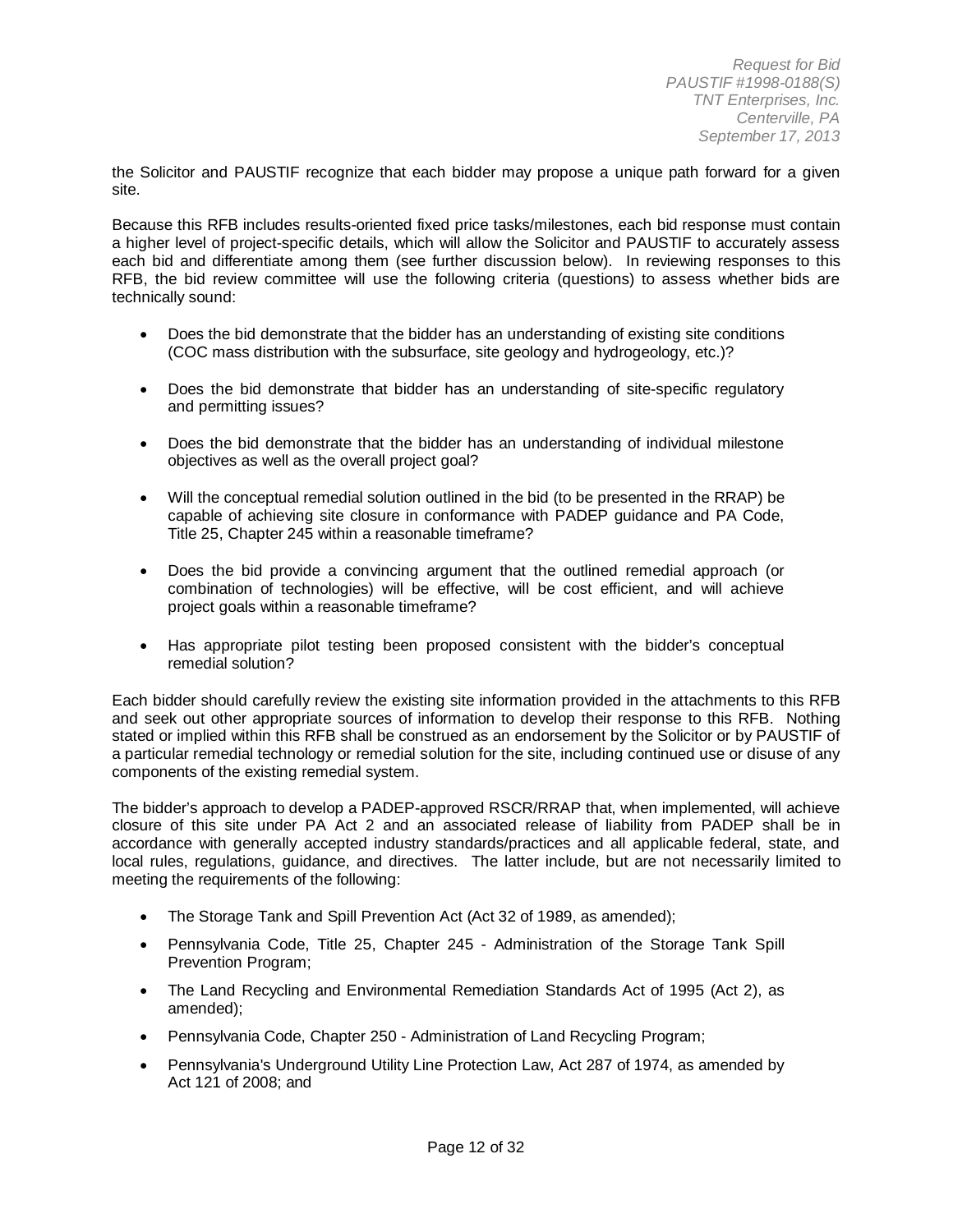• Pennsylvania's Engineer, Land Surveyor and Geologist Registration Law, P.L. 913, No. 367 Cl. 63.

Each bid must provide the Solicitor and PAUSTIF with a schedule that begins with execution of the fixedprice Remediation Agreement with the Solicitor and ends with PADEP approval of a complete RSCR/RAP. Schedules must also indicate the start and end of each of the milestones/tasks specified below, and indicate the timing of all proposed key milestone activities. Schedules must also specify no less than two weeks advance notice for the Solicitor and PAUSTIF to review and comment on any documents that will be submitted to PADEP or any other governing regulatory body. As appropriate, bid schedules must include time to address any comments received from PADEP on the RSCR and/or a RRAP.

Bidders should note that this solicitation requests a fixed-price bid for several specific tasks defined in this RFB and for successfully attaining the goal of achieving a PADEP approved RSCR/RRAP. Consequently, each bidder is identifying its proposed SOW to achieve the goal. As previously noted, the Solicitor and PAUSTIF recognize that each bidder may propose a unique path forward for a given site within the general framework of the tasks/milestones specified below.

During completion of the milestone objectives specified below and throughout implementation of the project, the selected consultant shall: $<sup>1</sup>$ </sup>

- Conduct necessary, reasonable, and appropriate project planning and management activities until the project (fixed-price agreement) is completed. Such activities may include Solicitor communications/updates, meetings, record keeping, subcontracting, personnel and subcontractor management, quality assurance/quality control, scheduling, and other activities (e.g., utility location, etc.). Project planning and management activities will also include preparing and implementing plans for Health and Safety, Waste Management, Field Sampling/Analysis, and/or other plans that may be required by regulations or that may be necessary and appropriate to complete the tasks/milestones, and shall also include activities related to establishing any necessary access agreements. Project planning and management shall include identifying and taking appropriate safety precautions to not disturb site utilities, including, but not limited to, contacting Pennsylvania One Call (dial 811) as required prior to any ground-invasive work.<sup>19</sup> As appropriate, project management costs shall be included in each bidder's pricing to complete the tasks/milestones specified below.
- Be responsible for coordinating, managing and completing the proper management, characterization, handling, treatment, and/or disposal of all investigation derivative wastes (IDW), including soil/rock cuttings, purge water, development water and pumping test water generated during the implementation of this SOW in accordance with standard

As such, all bids shall include the fixed costs of these activities and associated functions within the pricing for applicable milestones.

<span id="page-12-1"></span><span id="page-12-0"></span><sup>&</sup>lt;sup>19</sup> Pennsvlvania's Underground Utility Line Protection Law, Act 287 of 1974, as amended by Act 121 of 2008 (the "Act"); OSHA Standard 1926.651 (revised 1990); the Federal Pipeline Safety Act of 1968, as amended, protecting underground liquid (CFR 49 Part 195) and natural gas (CFR 49 Part 192.614) pipelines; and the National Electric Safety Code, ANSI C-2 (revised 1997) require anyone who engages in any type of excavation or demolition, (see the Act for definition of excavation), to provide advance notice. In Pennsylvania, the Act requires "*notice in the design or planning phase of every work operation that involves the movement of earth with powered equipment. This notice is not less than 10 or more than 90 business days before final design approval. In the Construction phase of a work operation involving movement of earth with powered equipment or explosives the notice required is at least 3 business days but not more than 10 business days prior to actual excavation.*" The Pennsylvania One Call website is www.paonecall.org.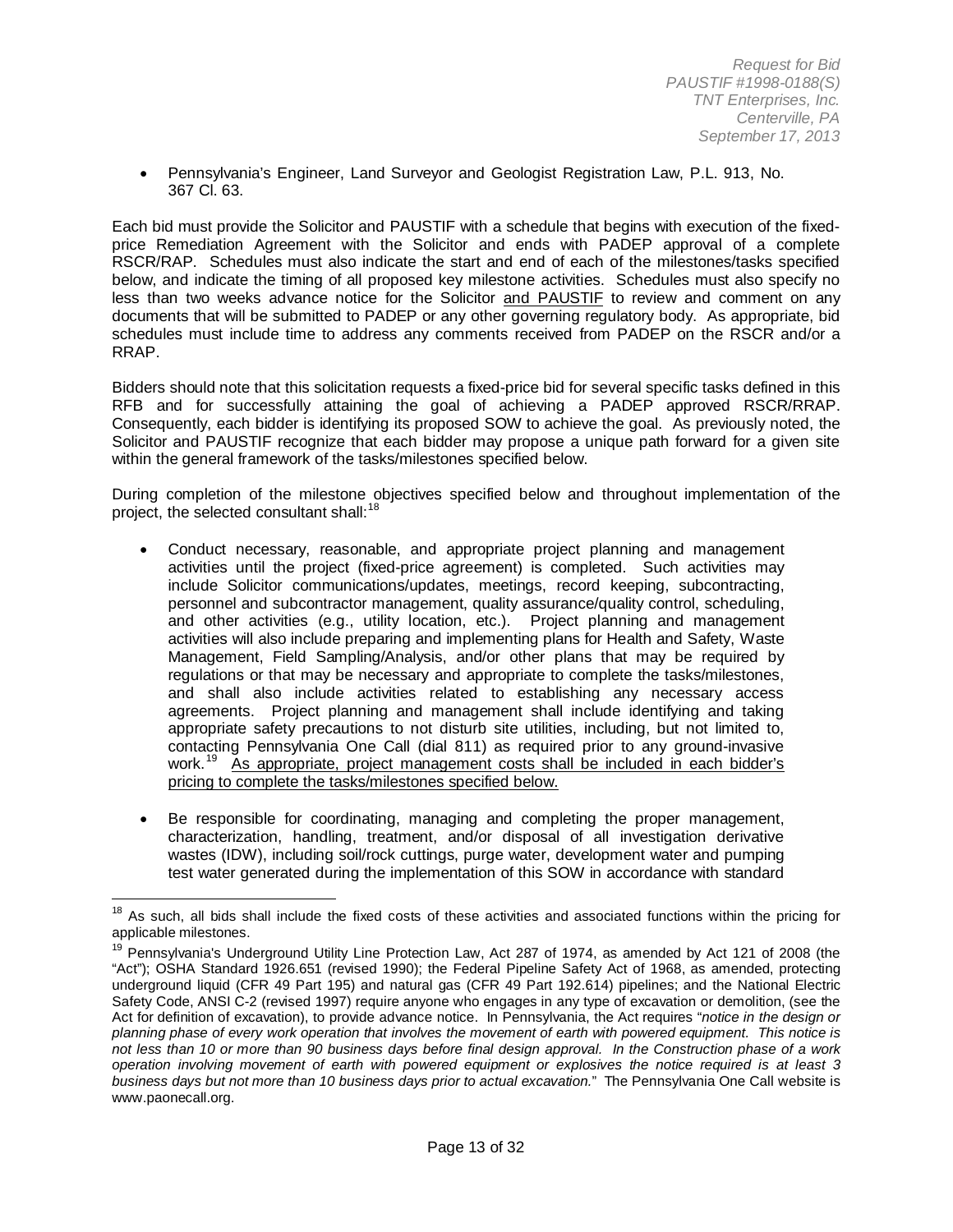industry practices and applicable laws, regulations, guidance, and PADEP directives. **All IDW shall be handled and disposed of per PADEP's Northwest Regional Office (NWRO) guidance.** Bidders are encouraged to check with the PADEP-NWRO for Waste characterization and disposal documentation (e.g., manifests, chain of custody forms, etc.) shall be maintained by the successful bidder and provided to the Solicitor upon request.

- Be responsible for providing the Solicitor, with adequate advance notice prior to each visit to the property. The purpose of this notification is to coordinate with the Solicitor to ensure that appropriate areas of the property are accessible. Return visits to the Site prompted by a failure to make the necessary logistical arrangements in advance will **not** constitute a change in the selected consultant's SOW or compensation under the fixedprice Remediation Agreement.
- Be responsible for keeping all site monitoring wells, recovery wells, and vapor monitoring points in good condition, with each well properly sealed and locked between each monitoring/sampling event. The selected consultant is responsible for repairing any seals or locks that become defective during the period of this Fixed-Price Agreement at its expense. Any request for Fund reimbursement of the reasonable costs to repair or replace a well will be considered on a case-by-case basis.

#### **Task/Milestone 1 – Additional Background Research / Site and Geophysical Surveys.**

Background Research. Through review and evaluation of the historical information summarized in Section 3 above and the additional site background information included in the accompanying electronic files (Attachment 1), the successful bidder shall become fully educated on what is currently known about: (i) facility features and setting; (ii) current and historical surrounding land uses; (iii) regional and local geology, hydrogeology, and hydrology; (iv) local groundwater use; (v) utilities; (vi) known or suspected source areas; (vii) sensitive receptors; and (viii) previous interim remedial measures, (ix) environmental investigations, and (x) regulatory issues.

In addition to becoming intimately familiar with the details of the site information collected to date, bidders will be expected to close several other background data gaps under this task as outlined below.

Historical Records. Bidders shall address gaps in the current understanding of site and surrounding area conditions that may prove important for completing the supplemental site characterization. At a minimum, each bid shall address the following additional background research needs:

- a) As noted in Section 3, there appear to be uncertainties concerning pre-1998 property use(s), historic UST locations (if any), and UST operational history. For example, the available documents do not provide specific information of property use or zoning prior to 1998, when gasoline retail sales were presumably originated on the property or when the property was converted to commercial use. Of particular concern is the lack of information regarding property use prior to TNT Enterprises initiating retail fueling operations and, if previously used for commercial purposes, the type(s) of business(es) or potential UST systems that historically existed on the property.
- b) Neither the March 2000 SCR nor the January 2001 Additional SCR appears to present sufficient information concerning the current and historical uses of properties immediately surrounding the TNT Enterprises facility.

Receptor Survey. This task/milestone shall also include a receptor survey. The survey shall include researching available databases for private and public water supplies; researching other informational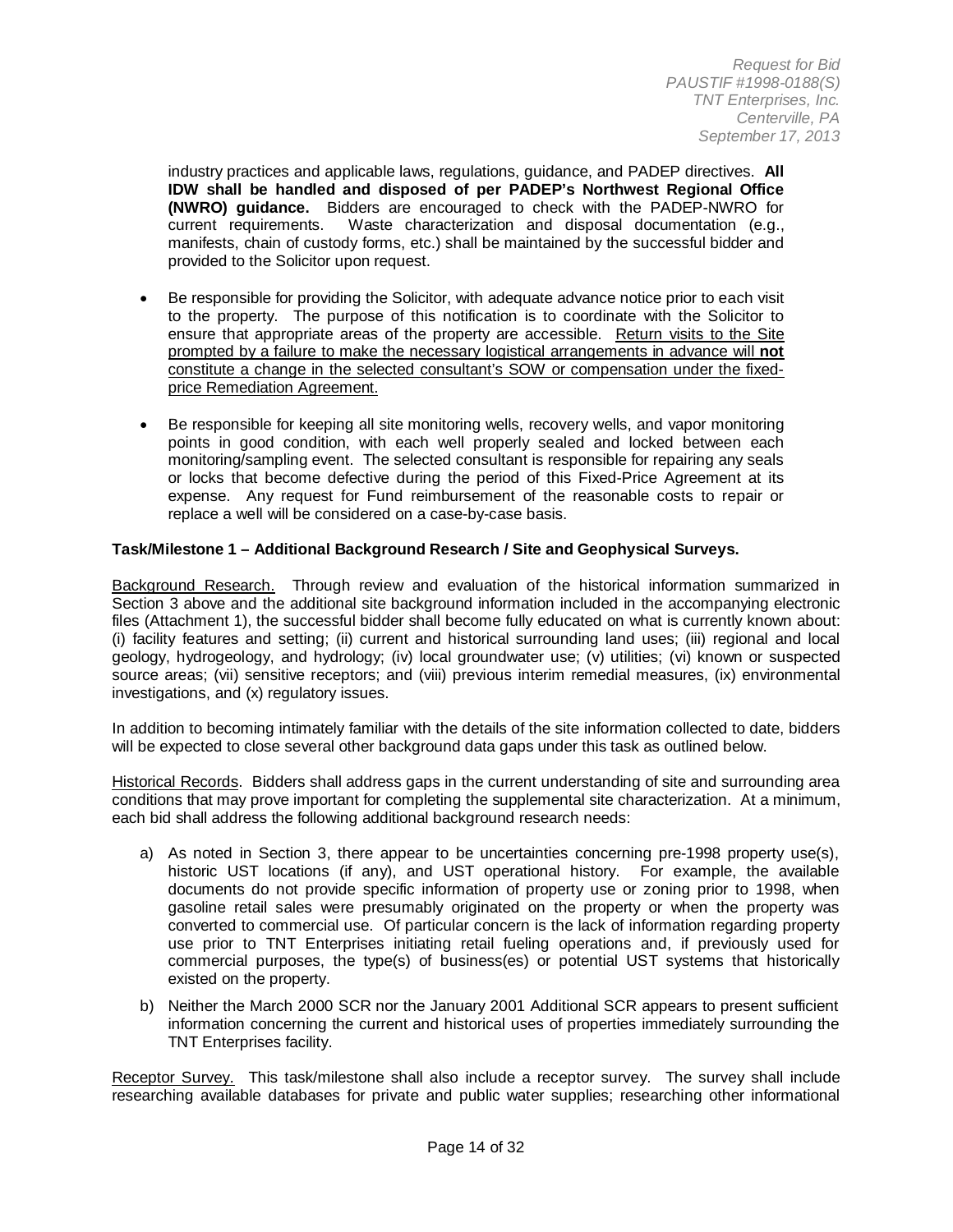databases, as necessary; assessing underground conduits, utilities, and other potential preferential pathways; determining the nature of any local water-use ordinance; and evaluating potential ecological receptors (e.g. surface water bodies).

Bidders shall describe their approach and provide a firm fixed-price for completing these additional background research activities, the results of which shall be summarized in the RSCR/RRAP (Task/Milestone 6).

Professional Site Survey. It appears that none of the existing SCRs and RAPs contains drawings that accurately depict an appropriate scale, shows property boundaries, right-of-ways, or adjacent properties. Moreover, none of the drawings depict surveyed locations of easements, sanitary and storm water sewer lines (if any), septic systems (if any), or underground water and natural gas lines (if any).<sup>[20](#page-12-1)</sup> Therefore, under this task/milestone, bidders shall describe their approach and provide a firm, fixed-price quote for completing an optical land survey of the site to be conducted by a professional surveyor licensed in the Commonwealth of Pennsylvania. Work under this task/milestone might include, but may not necessarily be limited to:

- Obtaining tax maps of the subject property and surrounding adjoining properties;
- Surveying in property boundaries, roadway right-of-ways, site features (e.g. buildings, fueling islands, UST field, etc.), and above and below grade utilities;
- Surveying in locations and ground surface elevations for the soil vapor monitoring points and soil borings to be completed under Tasks 2 and 3, respectively; and,
- Surveying in locations and elevations, ground surface (top of surface cover) and top-of-casing (PVC riser pipe), for the twelve existing on-property monitoring wells and the additional monitoring wells to be installed under Task 4.

Monitoring well, soil boring, and soil vapor monitoring point locations should include northing and easting coordinates. All elevations should be based on the nearest USGS benchmark and recorded to the nearest 0.01 foot. Results of the professional survey shall be provided on an appropriately scaled site plan that shall be sealed by the professional surveyor and included in the RSCR/RRAP (Task/Milestone 6).

Buried Utility Survey. The location, depth, and orientation of all below-grade utilities entering, on and adjacent to the subject property do not appear to have been sufficiently defined for evaluation as preferential contaminant migration pathways. Therefore, bidders shall take appropriate measures to locate and depict buried utilities on the base map.

On-Property Geophysical Survey. There are no indications that a geophysical survey was ever conducted on this property to adequately delineate the locations of underground utilities, tank field boundary, and associated product piping and piping trenches or the potential presence of orphan USTs.<sup>[21](#page-14-0)</sup> Therefore, under this task/milestone, bidders shall describe their approach in detail for conducting a geophysical survey at the site. Each bid must include a site drawing depicting the proposed areas designated for the geophysical survey, along with the rationale (basis) for each area. Bidders shall select the appropriate geophysical surveying method(s) it shall use to identify the locations of the above

 $20$  There is no documentation in the claim files that indicate a professional survey was ever conducted at the site.

<span id="page-14-1"></span><span id="page-14-0"></span><sup>&</sup>lt;sup>21</sup> Bidders should note that two soil samples collected in Feb. 2009, contained concentrations of benzene greater than SHS-MSCs/RUA. One of the soil samples was collected from the east side of the gravel alley *behind the facility building* and the other soil sample was collected from the south side of the storage building. The presence of soil containing concentrations of benzene greater than SHS-MSCs/RUA suggest that there may be one or more orphan USTs in that area of the site.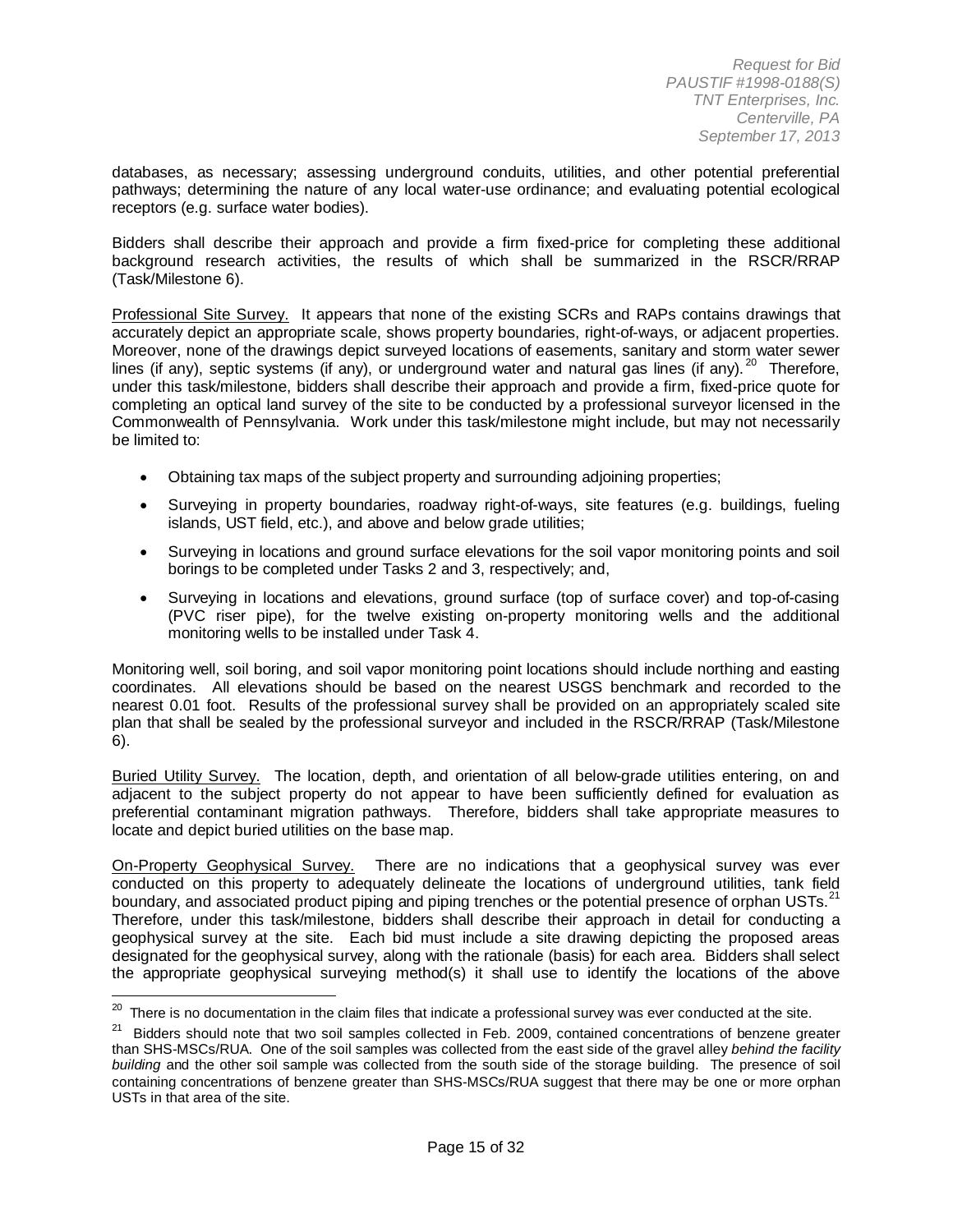referenced underground features as well as possible historical USTs/excavations and other potential subsurface anomalies. Results from the geophysical survey shall be used to assist with the placement of soil vapor monitoring points (Task/Milestone 2), soil borings (Task/Milestone 3), and groundwater monitoring wells (Task/Milestone 4) (along with the required PA One Call notification and the use of location-specific borehole clearance methods). The locations of identified subsurface features shall be marked with paint on the ground surface to guide the intrusive activities and shall be depicted on a scaled site plan. The conduct and results of the geophysical survey shall be described in the RSCR/RRAP (Task/Milestone 6).

**Task/Milestone 2 – Vapor Intrusion Evaluation.** Under this task, bidders shall provide a fixed-price cost for conducting soil vapor sampling *if* warranted after applying the decision matrices in the *Land Recycling Program Technical Guidance Manual – Section IV.A.4, Vapor Intrusion into Buildings from Soil and Groundwater*, and as dictated by factors such as the potential presence of separate phase hydrocarbons (SPH) and/or the location/depth of any identified preferential pathways. Consequently, should soil vapor sampling prove unnecessary at this site, the fixed-price quote for this task will be deducted from the Total Fixed Price referenced in the Fixed-Price Agreement; however, evaluation of the application of the decision matrices shall be included in the RSCR/RRAP.

The Soil Vapor Sampling Plan shall be consistent with the requirements, guidance, and decision matrices in the *Land Recycling Program Technical Guidance Manual – Section IV.A.4, Vapor Intrusion into Buildings from Soil and Groundwater*. Currently, absent knowing whether residual source soil exists in areas of the site, selecting proposed locations for the soil vapor monitoring points may be difficult. However, for the purpose of comparing cost quotes, bidders shall assume installing a total of six (6) soil vapor monitoring points. Each bid must include the rationale (basis) for locating the soil vapor monitoring points, and describe the approach for the installation of these sampling points. In addition, bidders shall quote an all-inclusive unit cost (installation and sampling) in the Bid Tabulation Spreadsheet (Attachment 2) per soil vapor monitoring point should additional monitoring points become necessary.

The fixed price cost for this task shall also include the sampling and analysis of the six soil vapor sampling points to be installed under this task. Each of the installed soil vapor monitoring points shall be sampled twice with each sampling event separated by a period of at least four (4) weeks. Each bid shall describe the approach for purging and sampling the soil vapor sampling points, including sample analysis and schedule for when sampling would be anticipated. In addition, bidders shall quote an all-inclusive unit cost in the Bid Tabulation Spreadsheet (Attachment 2) for any additional soil vapor sampling events including sample analysis. However, bidders must include the rationale (basis) for conducting additional soil vapor sampling events to ICF / PAUSTIF and demonstrate that the collection of additional vapor samples is reasonable, necessary, and appropriate before conducting the work. The soil vapor study shall be described in the RSCR/RRAP (Task/Milestone 6) along with any recommendations regarding the necessity for an expanded vapor intrusion assessment inclusive of indoor air quality sampling, if appropriate.

**Task/Milestone 3 – Source Soil Delineation.** The release of unleaded gasoline appears to have occurred sometime prior to the discovery of a hole in Tank 006 and a leak in the gasoline conveyance line above Tank 001 during UST removals. Upon excavation of the USTs and conveyance lines in April 1998, it is reported that no contaminated soil was observed beneath the conveyance lines and the conveyance lines appeared to be in good condition. However, contaminated soil was observed beneath the fuel dispenser islands. On the site drawing contained in the 6/23/98 UST Closure Report (Attachment 1A), soil samples appear to have been collected from the base of the excavation; three soil samples from beneath each of the six tanks (samples 1-18), one soil sample from the conveyance pipe trench (sample 19) and one soil sample from beneath each of the five dispensers (samples 20-24). Because no sidewall sample data was reported, it appears that no soil samples were collected from the sidewalls of the excavation.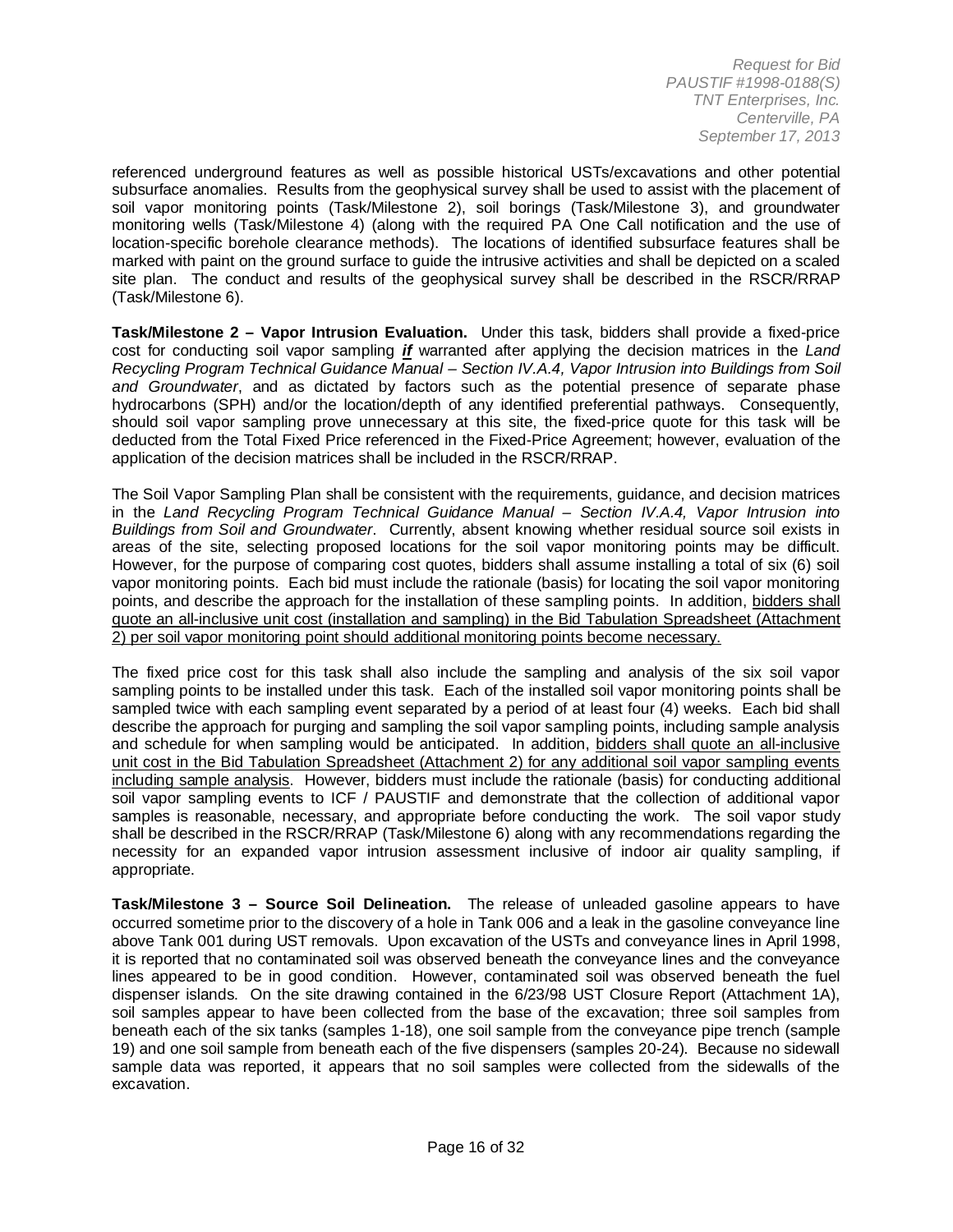As noted earlier, one soil sample was collected from each of the twelve groundwater monitoring well boreholes. The soil sample collected from MW-2 at a depth of 0 to 10 feet below grade exhibited a concentration of benzene greater than SHS-MSCs/RUA.

The final soil sampling event conducted at the site occurred in February 2009 wherein 23 soil samples were collected from multiple borehole locations throughout the site. Four of the soil samples (TB-6, TB-8, TB-9 and TB-11), each collected from a depth interval of 4 to 8 feet below grade, contained concentrations of benzene greater that SHS-MSCs/RUA. The locations of the four samples that exceeded SHS-MSCs/RUA for benzene are depicted in the drawing entitled: *TNT Enterprises Inc., Facility ID #20-90351, Appendix E, Site Map/Groundwater Contour Map* (Attachment 1F).

The existing soil sampling data suggest that excessively impacted soil remains at the site but the full lateral and vertical extent of impacted soil is not yet known in every direction relevant to developing a remedial approach/design. Therefore, under this task/milestone, bidders shall provide a fixed-price cost for implementing a soil boring / sampling program to assess the magnitude and extent of potential soil impacts. Each bid shall assume advancing six (6) soil borings and each bidder must provide the proposed locations for the borings on a site drawing. Each bid must also include the rationale (basis) for each of the proposed boring locations. The intent of Task/Milestone 3 is to collect soil samples from borings to adequately delineate the horizontal and vertical extent of possible residual soil impacts that may remain at the site.

The soil delineation program shall be accomplished safely and without risking damage to utilities or UST system infrastructure. Each bidder shall independently consider final locations relative to utilities, bidder's own interpretation of historical data, and the findings from Task 1. If a bidder believes additional soil borings and samples (greater than 6) are needed to adequately characterize the site, the bidder shall specify the number of additional boring(s) and sample(s) to be collected for laboratory analysis, include the boring locations on a site drawing, provide rationale, and include this work in the fixed price for this task. Bidders shall provide an all-inclusive fixed unit cost per survey point for professionally surveying more than six additional soil borings in the Bid Cost Tabulation Spreadsheet (Attachment 2). If gross soil impacts are evident based on field screening data and observations, additional soil borings for delineation purposes may need to be completed, subject to a comprehensive fixed unit cost per boring to be included with each bid. The unit cost per boring entered into the Bid Cost Tabulation Spreadsheet (Attachment 2) would include utility clearance, borehole advancement, logging, screening, sample collection and analysis, borehole abandonment, surface restoration, and waste removal/disposal. In conducting this task, the Solicitor requires at least two  $(2)$  weeks advance notice.<sup>2</sup>

Each bid shall describe the approach of advancement, logging, screening, and sampling of each soil boring. The soil borings shall be examined in the field and described for lithology, groundwater occurrence, and potential staining / odor indicative of hydrocarbon contamination. Each soil boring shall achieve a depth that ensures vertical delineation of unsaturated and periodically saturated (smear zone) soils. For the purpose of this bid, bidders shall assume each soil boring will be completed to an average depth of 14 feet below grade based on the expected depth to the top of competent shale bedrock generally inferred from previous subsurface investigation work. However, bidders shall provide an allinclusive per foot unit cost in the Bid Cost Tabulation Spreadsheet (Attachment 2) should additional drilling footage be required. The per foot unit cost shall include borehole advancement, logging, screening, and borehole abandonment.

One soil sample per boring (six total) shall be submitted for laboratory analysis for the **pre**-March 2008 PADEP short list of unleaded gasoline parameters, *excluding 1,2,4- and 1,3,5-trimethylbenzenes,* by a

<span id="page-16-0"></span> $22$  As noted earlier, no facility operations have been conducted at the site since 2006.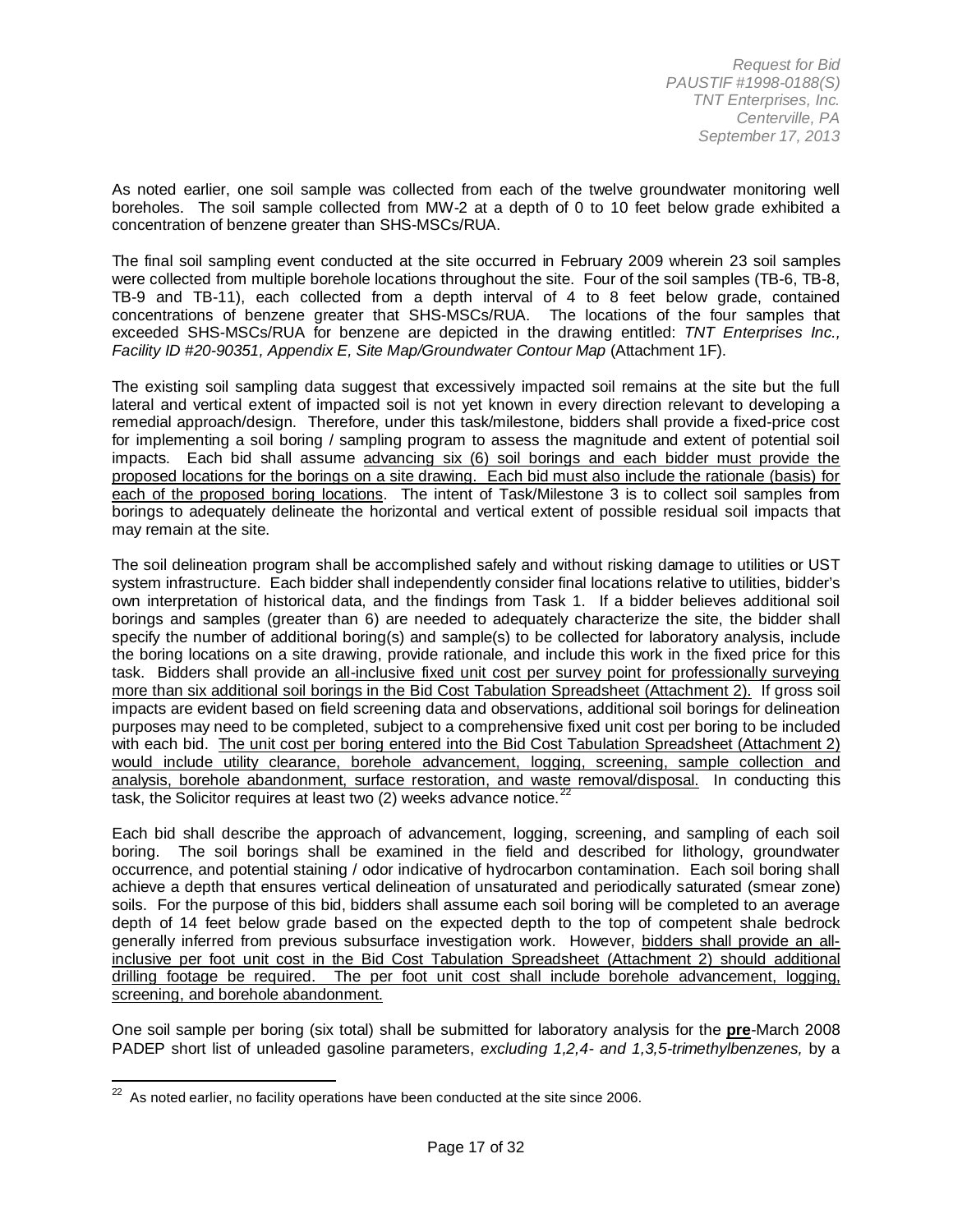PADEP-accredited laboratory using appropriate analytical methods and detection levels. The soil sample selected for laboratory analysis shall be biased based on field screening results indicating highest levels of adsorbed contamination. Appropriate quality assurance/quality control (QA/QC) samples shall also be obtained for laboratory analysis. Based on these analytical results, the approximate dimensions and volume of remaining source material exceeding the PADEP Act 2 SHS-MSCs/RUA for soil, if any, shall be estimated. However, to accommodate the possible need to collect additional soil samples based on field observations and in order to delineate the extent of soil contamination, bidders shall provide an allinclusive unit cost per additional soil sample collection and analysis on the Bid Cost Tabulation Spreadsheet (Attachment 2).

In addition to the samples for unleaded gasoline analysis, soil samples shall also be collected from three separate soil borings to be analyzed for fraction organic content (FOC), porosity, and bulk density to assist with fate and transport modeling. Each bid shall identify the sample locations and describe the methods used to obtain these samples.

Each bidder's fixed-price cost for Task/Milestone 3 shall account for: (i) identifying subsurface utilities and other buried features of concern including, but not necessarily limited to, contacting PA One Call System and clearing the borehole location to a minimum depth of 5 feet using a hand auger; (ii) professional surveying of the soil boring locations and elevations for inclusion on the site plan and geologic cross sections; (iii) sealing each boring with bentonite and an asphalt or concrete surface patch after completion; and (iv) management of IDW. The soil boring program methods and results shall be detailed in the RSCR/RRAP to be prepared under Task/Milestone 6.

**Task/Milestone 4 – Installation of Additional Groundwater Monitoring Wells and Quarterly Groundwater Monitoring, Sampling, and Reporting.** Under this task/milestone, bidders shall provide a firm fixed-price cost for installing five (5) additional on-property groundwater monitoring wells and two (2) off-property groundwater monitoring wells on the opposite side of Route 77, downgradient of MW-1 (either in right-of-way or on off-site property).<sup>[23](#page-16-0)</sup> Each bidder shall independently consider the final locations relative to the location of buried utilities; bidders own interpretation of historical groundwater flow variations, geophysical data, configuration of the dissolved-phase plume, and perception of data gaps. Each bidder must show their proposed locations for the additional groundwater monitoring wells on a site drawing and provide their rationale for those locations in their bid response.

The objectives for installing additional wells at this site are to: (i) delineate the horizontal and vertical extent of dissolved-phase contaminants in bedrock groundwater; (ii) refine the interpretation of groundwater flow; (iii) enable representative aquifer testing; (iv) facilitate contaminant fate-and-transport modeling; (v) evaluate natural attenuation processes; and (vi) provide for point-of-compliance (POC) monitoring. Should additional wells be needed to accomplish horizontal or vertical delineation of the dissolved-phase plume, such work will be considered an out-of-scope task under the Fixed-Price Agreement, which will require Solicitor and PAUSTIF approval of a work plan and cost estimate before beginning the work.

Borings for the five on-property bedrock monitoring wells and the two off-property bedrock wells shall be advanced to intersect the water table aquifer intercepted by existing on-property monitoring wells, which is expected to be present at depths of between 14 and 28 feet below grade based on the existing groundwater elevation data. For cost estimating purposes, bidders shall assume that each of the seven (7) well borings will attain a depth of 40 feet below grade (280 feet of well installation). In addition, bidders shall provide an all-inclusive per foot unit cost in the Bid Cost Tabulation Spreadsheet (Attachment 2) should additional drilling footage / well installation be required. The per foot unit cost shall

<span id="page-17-0"></span> $23$  Currently, there are no off-property, groundwater monitoring wells associated with this site.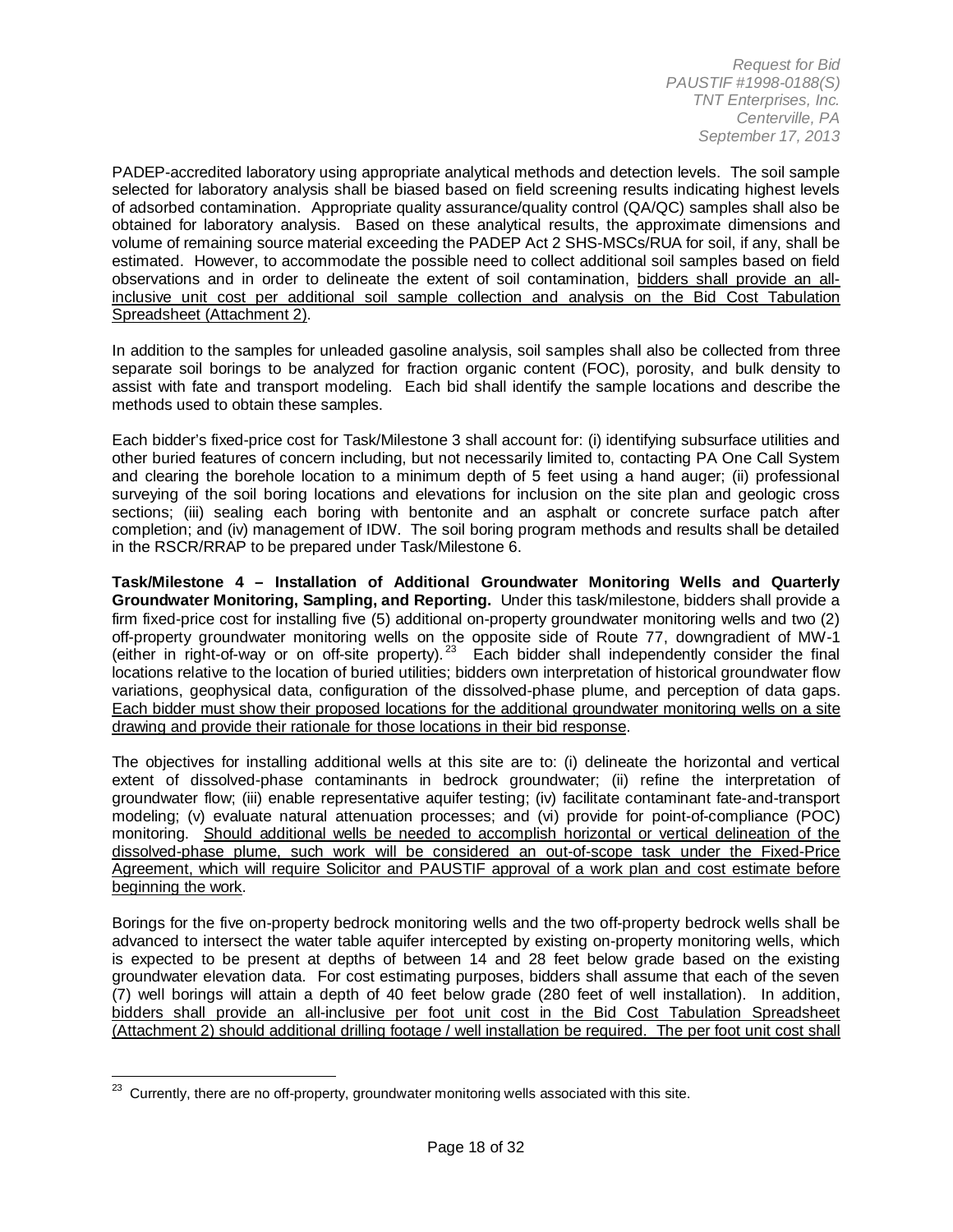#### include borehole advancement, logging and screening, well materials and installation, and waste removal/disposal.

Each bidder in their bid shall describe the methods used to advance the well borehole including total depth of the boring and well construction details.<sup>24</sup> Drill cuttings returned to the surface shall be examined in the field and described for lithology, groundwater occurrence, and potential staining/odor indicative of hydrocarbon contamination. Although the bid shall assume no soil samples will be collected from the monitoring well boreholes for laboratory analysis, the soil and bedrock cuttings shall be screened in the field with a PID. PID readings obtained will be recorded on the boring / well construction logs.

The additional groundwater monitoring wells shall be constructed in accordance with the PADEP Groundwater Monitoring Guidance Manual. Bidders shall assume constructing each well with 2-inch diameter Schedule 40 PVC casing and well screen. Final construction for the five monitoring wells must ensure that the screened interval intersects the water table surface and accounts for seasonal groundwater fluctuations.<sup>[25](#page-18-0)</sup> For cost comparison purposes, bidders shall assume 15 feet of well screen, 0.010-inch slot-size screen. Bedrock well screens shall not extend into the overburden. Should any wells be installed with a submerged screen, the well(s) will be replaced at the selected consultant's sole expense.

Annulus materials shall consist of a filter-pack of silica sand extending to a height of approximately two feet above the top of the screen section overlain by a minimum 3.0 feet thick hydrated bentonite pellet seal. The remaining annulus shall be filled with a cement / bentonite slurry to within approximately onefoot below grade. Bidders shall assume surface finishing consisting of an expandable locking cap fitted to the top of the PVC riser and a flush-mounted traffic-rated manhole with a bolt-on lid. The flush-mounted manholes shall be set into a 2 ft. by 2 ft. concrete pad.

The current condition of the existing on-property monitoring wells is unknown. PAUSTIF will consider reasonable, necessary, and appropriate costs to repair the existing wells (e.g, flush-mounted manway covers, concrete surface seals, locking well cap seals, etc.) on a case by case basis. Any well repairs approved for PAUSTIF reimbursement shall be conducted by the successful bidder on a time and materials (T&M) basis after providing PAUSTIF / ICF a written cost estimate to perform the work including documentation as to why the repairs are necessary and a professional opinion of how damage(s) occurred.

Each bidder's fixed-price cost for this task shall describe the proposed well construction specifications along with rationale and also shall account for: (i) identifying subsurface utilities and other buried features of concern including, but not necessarily limited to, contacting PA One Call and clearing each borehole location to a minimum depth of 5 feet using vacuum excavation or hand auger; (ii) well development activities; (iii) management and disposal of IDW; and (iv) professional surveying of the new well locations and top-of-casing elevations. Well drilling/installation and development activities along with supporting documentation (e.g., waste manifests, boring logs and well construction details, etc.) shall be documented in the RSCR/RRAP (Task/Milestone 6). Bidders shall manage groundwater generated by the drilling and well development activities in accordance with standard industry practices and applicable laws, regulations, guidance, and PADEP directives.

<span id="page-18-1"></span><sup>&</sup>lt;sup>24</sup> Although borehole collapse is not anticipated based on the clay-rich and relatively thin soil horizon, bidders may wish to consider the use of a multi-capacity drilling rig capable of air/auger drilling in the unexpected event of borehole instability.

<span id="page-18-0"></span> $25$  If a bidder believes additional monitoring wells are needed to assess a shallow perched water-bearing zone, additional details in support of installing such wells should be provided in the proposal as an optional task.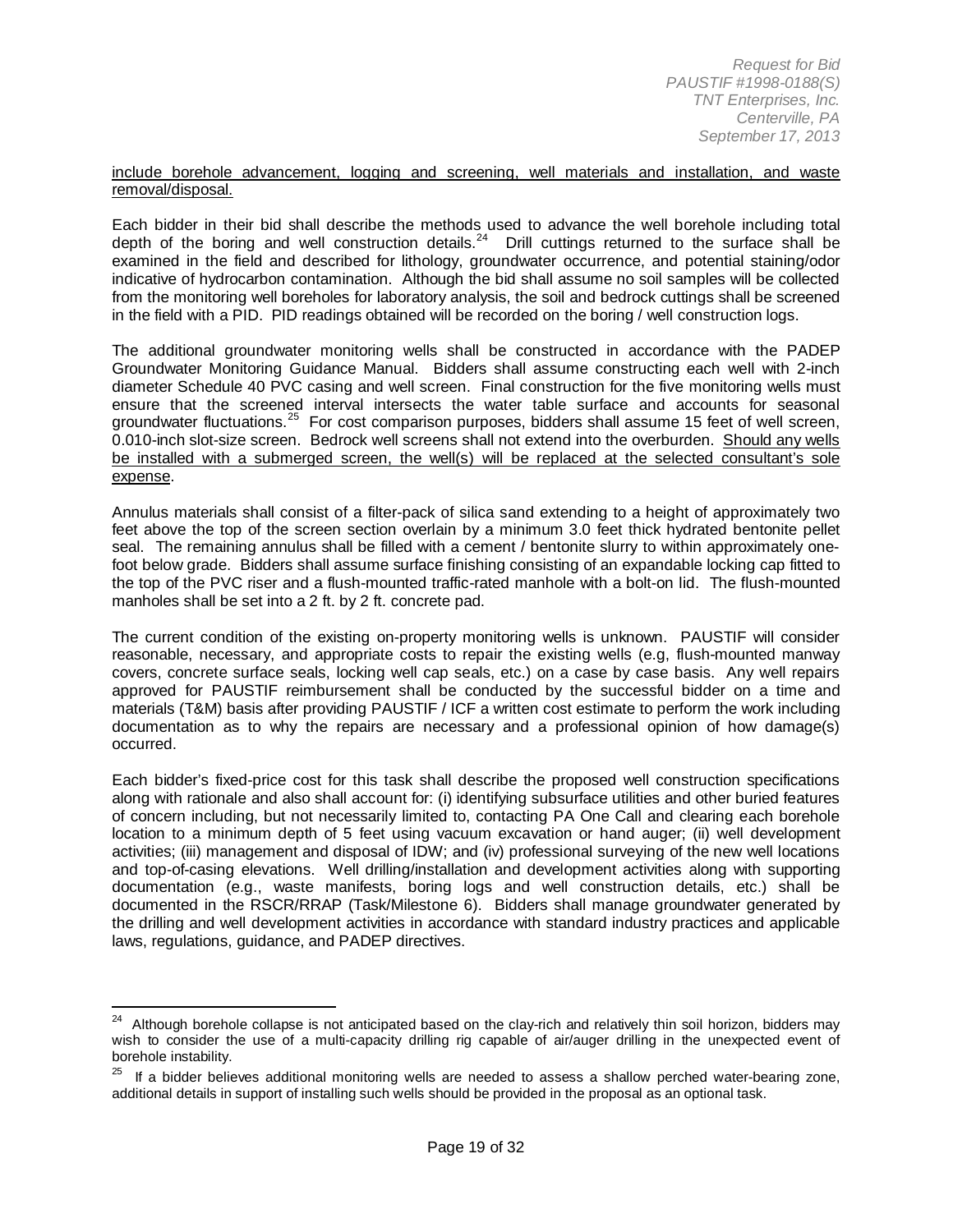**Quarterly Groundwater Monitoring, Sampling and Reporting.** Bidders shall provide a firm fixed-price to complete six (6) quarterly groundwater monitoring, sampling and reporting events. The initial quarterly groundwater monitoring event conducted by the selected bidder shall sequentially follow the final quarterly groundwater monitoring event conducted by AEA such that there are no gaps in the quarterly groundwater monitoring data collected at the site and reported to the PADEP. Quarterly groundwater quality data shall continue to be collected, evaluated, and reported to PADEP while they review the RSCR/RRAP, provide their comments and ultimate approval of the RRAP, and until implementation of the RRAP commences.<sup>[26](#page-18-1)</sup> Each quarterly groundwater monitoring, sampling and reporting event shall include the additional wells installed under this task/milestone, and the 12 existing on-property wells (MW-1 through MW-12). In addition, should additional quarterly events become necessary, bidders shall provide an all-inclusive unit cost in the Bid Cost Tabulation Spreadsheet (Attachment 2) to conduct additional groundwater monitoring, sampling, and reporting events. The conduct and results of these quarterly groundwater monitoring events shall be documented in the RSCR/RRAP (Task/Milestone 6).

During each of the six (6) quarterly groundwater monitoring/sampling events, the depth to groundwater and any potential SPH shall be gauged in all available monitoring wells prior to purging any of the wells for sampling. Groundwater level measurements obtained from the monitoring wells during both events shall be converted to groundwater elevations for assessing groundwater flow direction and hydraulic gradient.

Each of the monitoring wells designated for sample collection during each event shall be purged and sampled in accordance with the PADEP Groundwater Monitoring Guidance Manual and standard industry practices. Any well exhibiting more than a sheen of SPH shall not be purged and sampled (note that SPH has historically been detected and measured in MW-2, MW-4, MW-6 and MW-7). IDW and purge water shall be disposed of per PADEP NWRO guidance; bidders are encouraged contact PADEP's NWRO for current requirements.

Groundwater samples collected during these six events shall be analyzed for the **pre**-March 2008 PADEP short-list of unleaded gasoline parameters *excluding 1,2,4- and 1,3,5-trimethylbenzenes* by a PADEPaccredited laboratory using appropriate analytical methods and detection levels. Appropriate QA/QC samples shall also be collected during each event and analyzed for the same parameters. $27 \text{ In addition}$  $27 \text{ In addition}$ , each event shall include field measurements for these natural attenuation parameters: pH, temperature, specific conductance, dissolved oxygen (measured in-situ), and oxidation/reduction potential.

In addition to the sampling for unleaded gasoline compounds, groundwater samples shall be collected from three monitoring wells for inorganic analysis, including analyses for hardness parameters, iron, manganese, and total hardness, to be used in assessing groundwater treatability. Each bid shall identify the monitoring wells to be used for collection of these samples.

The RAPRs describing the sampling methods and results shall be provided to the PADEP on a quarterly basis and within 30 days of the receipt of analytical results for each quarter. At a minimum, each RAPR shall contain the following:

- $\triangleright$  A summary of site operations and remedial progress made during the reporting period, including contaminant mass recovery estimates in groundwater;
- $\triangleright$  Narrative description of the sampling procedures and results;

<sup>&</sup>lt;sup>26</sup> RAP implementation will be performed under a separate fixed price agreement or will be re-bid by PAUSTIF.

<span id="page-19-1"></span><span id="page-19-0"></span> $27$  Each bidder's approach to implementing Task/Milestone 4 shall clearly identify the number of sampling events, number of wells/samples per event, well purging and sampling method(s), QA/QC measures, analytes, and other key assumptions affecting the bid price.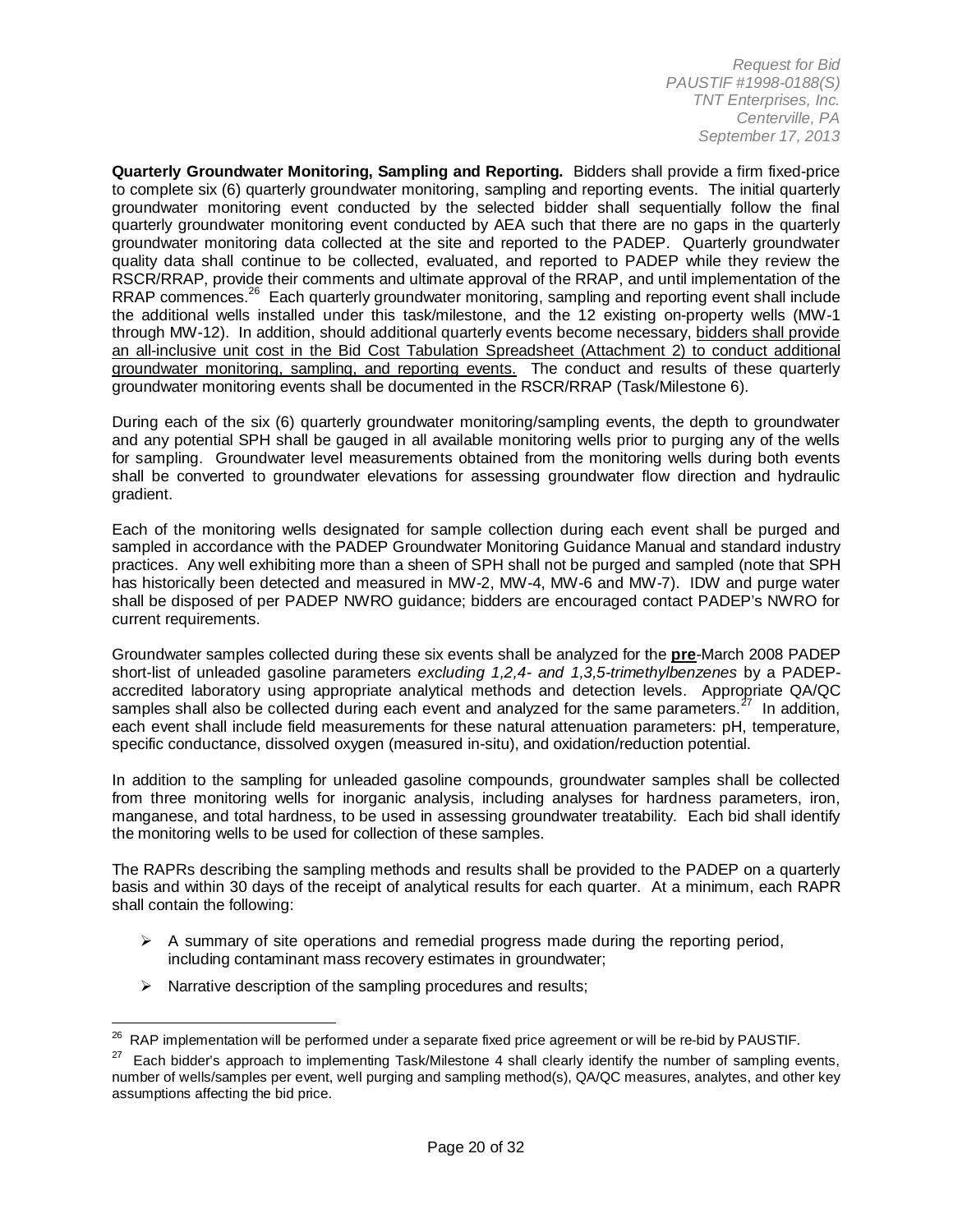- $\triangleright$  Tabulated data collected from the monitored wells documenting the depth to groundwater and thickness of any free product encountered;
- $\triangleright$  Groundwater elevation contour maps depicting groundwater flow direction;
- $\triangleright$  Tabulated historical quantitative groundwater analytical results including results from the current quarter;
- Maps for all media and all phases at specified times that indicate the distribution of concentrations of regulated substances;
- $\triangleright$  Current quarter laboratory analytical report(s);
- $\triangleright$  One site-wide iso-concentration contour map for each compound detected in any one well above the SHS during the quarter;
- $\triangleright$  For each well exceeding SHS, a graphical depiction of historical key contaminant concentrations and groundwater elevations to provide an assessment of correlations between fluctuating water levels/precipitation events and contaminant concentrations;
- For each well exceeding SHS, a graphical depiction of recent key contaminant concentration trends;
- $\triangleright$  Discussion of the data to offer an updated assessment whether these data are consistent with a stable, shrinking, or expanding plume;
- $\triangleright$  Evaluation of system performance including contaminant mass recovery quantification and system optimizations performed;
- $\triangleright$  Treatment and disposal documentation for waste generated during the reporting period; and
- $\triangleright$  Demonstration of compliance with the required Federal, State, and local permits and approvals.

PAUSTIF will only reimburse for necessary quarterly groundwater sampling/reporting events actually completed under this milestone. Each quarterly RAPR shall be signed and sealed by a Professional Geologist and/or Professional Engineer registered in the Commonwealth of Pennsylvania (bidders shall refer to state licensing laws to determine which seals are required based on the work performed for and documented in the RAPR).

**Task/Milestone 5 – Pilot Testing.** Bid responses to this RFB shall present a conceptual plan to cost effectively remediate the site based on what is currently known about site conditions and cleanup goals. Bids will be evaluated, in part, on how well the presented conceptual remedial plan has considered the site conditions and project goals and how compelling the supporting rationale is for the conceptual plan being viable, likely successful, and cost effective. The bid conceptual remedial plan may ultimately be changed or modified in the RRAP based on the new data to be secured by the successful bidder under the contract originating from this competitive bid.

Under this task/milestone, each bidder shall provide a firm fixed-price for pilot testing the in-situ technologies necessary to implement the bidder's conceptual remedial plan. Bid pilot tests shall be consistent with the vision the bidder has provided for cleaning up the site. The failure of the prior remediation system brings into some doubt the reliability of previous in-situ pilot testing results, therefore, even if a bidder's conceptual remedial plan includes the technologies already tested on-site, the bidder shall propose pilot testing the technology again to obtain independent results. Under no circumstance should a bidder elect not to conduct any activities under Task/Milestone 5, unless a bidder has identified a feasible and cost effective remedial approach that does not involve in-situ remediation. Bidders that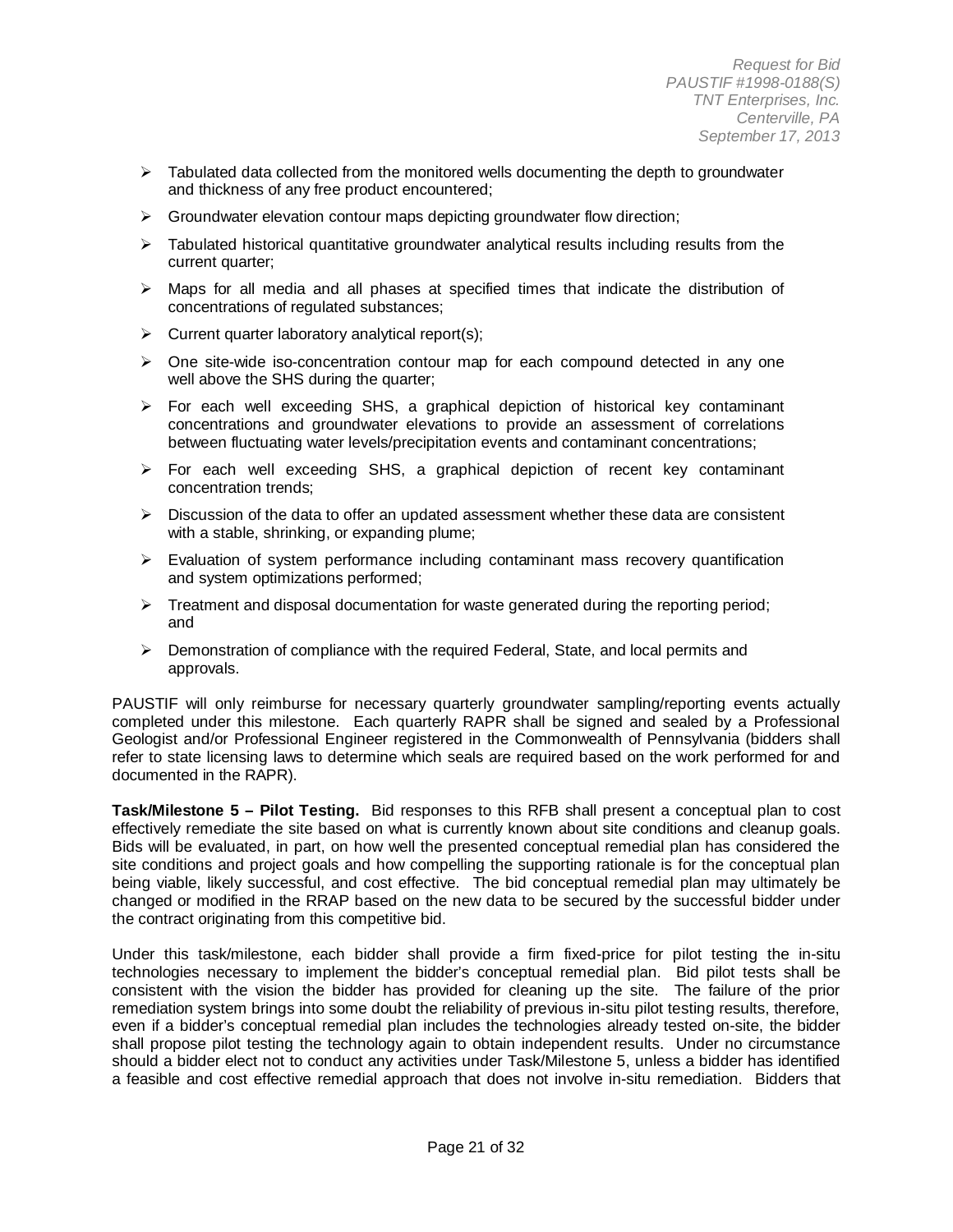elect not to propose pilot testing to facilitate the efficient closure of the site under Act 2 must provide the technical rationale (basis) for this decision within their bid, along with supporting examples (as appropriate).

Work that may be conducted under this task/milestone will vary by bid according to each bidder's vision for remediation of the site. Task/Milestone 5 shall be used by bidders to collect the data they feel is necessary to assess or finalize the design of the remedial approach envisioned for the TNT Enterprises site to ultimately achieve SHS for soil and groundwater. The work proposed and conducted under this task/milestone as well as the fixed- or unit-price(s) associated therewith, shall be formulated independently by each bidder. Task/milestone work breakdowns and their associated pricing entered into the Standardized Bid Form (Attachment 2) will vary by bid.

Feasibility and pilot tests for the remedial approach the bidder has described in concept in its bid for the TNT Enterprises site shall be described with fixed price costs under Task/Milestone 5. Task/Milestone 5 activities include: determination of site-specific remedial design data, confirmation that the proposed technology is technically feasible, confirmation that the proposed technology is cost-effective, and confirmation that the proposed technology will provide a timely closure of the site under Pennsylvania Act 2.

Although not an endorsement to implement (or not to implement) any such work, potential activities for bidders to consider may include, but not be limited to, the following:

- $\triangleright$  In-situ pneumatic or hydraulic permeability studies (radius of influence tests).
- $\triangleright$  Aquifer pump test Should a bidder choose to conduct an aquifer pump test or any other feasibility or pilot tests requiring extraction of groundwater, the bidder shall provide a detailed description of how extracted groundwater will be managed, sampled, analyzed, transported from the site, and disposed. Each bidder shall provide an all-inclusive per gallon fixed unit cost for management, sampling and analysis, loading, transporting, and disposing extracted groundwater in the Bid Cost Tabulation Spreadsheet (Attachment 2).
- $\triangleright$  Soil vapor extraction testing.
- $\triangleright$  Feasibility studies and/or pilot testing activities to assess the effectiveness of a specific remedial technology or approach.
- $\triangleright$  Spot excavation of contaminated unsaturated zone soil in areas known to contain unleaded gasoline constituents greater than SHS-MSCs/RUA.
- $\triangleright$  Remedial design calculations, technology information, equipment specifications, and materials specifications as appropriate to support implementation and PADEP approval of the remedial technology proposed within your bid.

Any and all Task/Milestone 5 activities that are proposed with bidding firm's bid shall be accompanied by the following:

- $\triangleright$  The purpose and need for each Milestone 5 activity and an appropriate breakdown (Task/Milestone 5-1, 5-2, etc.).
- $\triangleright$  A detailed scope description of each activity, including the use of and incorporation of pre-existing site data.
- $\triangleright$  The timing and schedule of each activity relative to the overall project schedule.
- $\triangleright$  A description of the anticipated results of each activity and how such results may impact its proposed conceptual remedial action plan.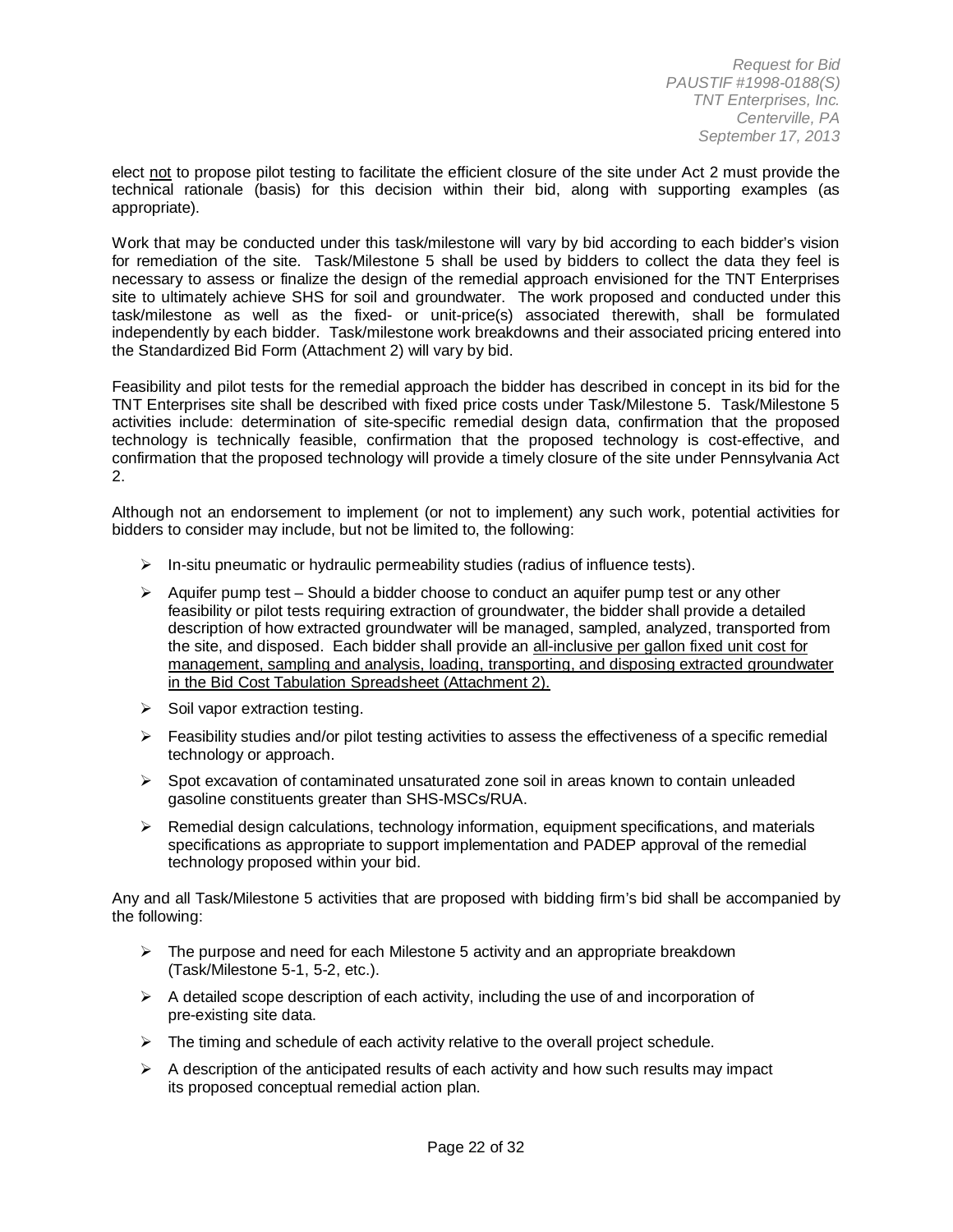- $\triangleright$  For activities involving the evaluation of a remedial technology, such as a feasibility study or pilot test, bids shall describe in detail the likelihood that the resulting data will dictate a change in the conceptual remedial action plan proposed in your bid.
- $\triangleright$  Firm fixed-pricing and any appropriate unit pricing for each Task/Milestone 5 activity (Task/Milestone 5-1, 5-2, etc.) within each bidder's completed Standardized Bid Form (Attachment 2).

The methods and results of feasibility / pilot testing activities conducted under Task/Milestone 5 shall be documented in the RSCR/RRAP (Task/Milestone 6), which shall be submitted to both the Solicitor and PAUSTIF for review prior to its submission to PADEP. Each bidder's project schedule shall provide two weeks advance notice for Solicitor and PAUSTIF review of the draft document. The final RSCR/RRAP shall address comments received from the Solicitor and PAUSTIF on the draft report before it is submitted to PADEP. The RSCR/RRAP shall be consistent (with regard to approach and level of effort) with the conceptual remedial action plan provided in the selected consultant's bid.

The pricing for Task/Milestone 5 (i.e., Tasks/Milestones 5-1, 5-2, etc., as applicable) on the Standardized Bid Form (Attachment 2) shall incorporate all costs associated the documentation of the associated pilot tests.

Task/Milestone 5 activities shall be conducted as soon as possible following the completion of Tasks/Milestones 1 through 4 with the exception of quarterly groundwater monitoring events to be conducted following submittal of the RSCR/RRAP to the PADEP.

**Task/Milestone 6 – Risk Assessment and Preparation and Submission of Draft and Final Combined RSCR/RRAP.** Under this task, bidders shall provide a fixed-price cost for performing an exposure evaluation and risk assessment. This task shall include conducting an exposure pathway analysis to determine potentially complete and incomplete exposure pathways followed by a risk assessment to calculate risk-based numerical site-specific standards for soils and/or groundwater with respect to any complete exposure pathway that cannot be eliminated by means of viable environmental covenants, institutional or engineering controls. A residential / commercial well use survey and evaluation of local groundwater ordinances shall also be performed as part of this task, as well as research concerning zoning ordinances, flood zones, and future land use plans for the properties in the area of concern. **The selected consultant of the competitive bid will be expected to consult with PADEP case manager before and during the activities of this task.**

Bidders shall assume that the risk assessment will need to consider soil, soil vapor, and groundwater contamination exposure pathways and risks. The successful bidder will be responsible for producing a risk assessment that can reasonably be expected to be approved by PADEP.

The risk assessment shall encompass an exposure assessment, toxicity assessment, and risk characterization. The identification of exposure pathways for the site shall be based upon guidance from the American Society for Testing and Materials (ASTM) and the United States Environmental Protection Agency (USEPA), as required by Act 2, Section 250.404. The exposure pathway analysis shall consider these four pathway elements: $28$ 

- A source and mechanism of release;
- A retention or transport medium (e.g., groundwater);

<span id="page-22-0"></span><sup>&</sup>lt;sup>28</sup> All four elements are necessary for an exposure pathway to be deemed complete; otherwise, the pathway is not complete and there is no risk.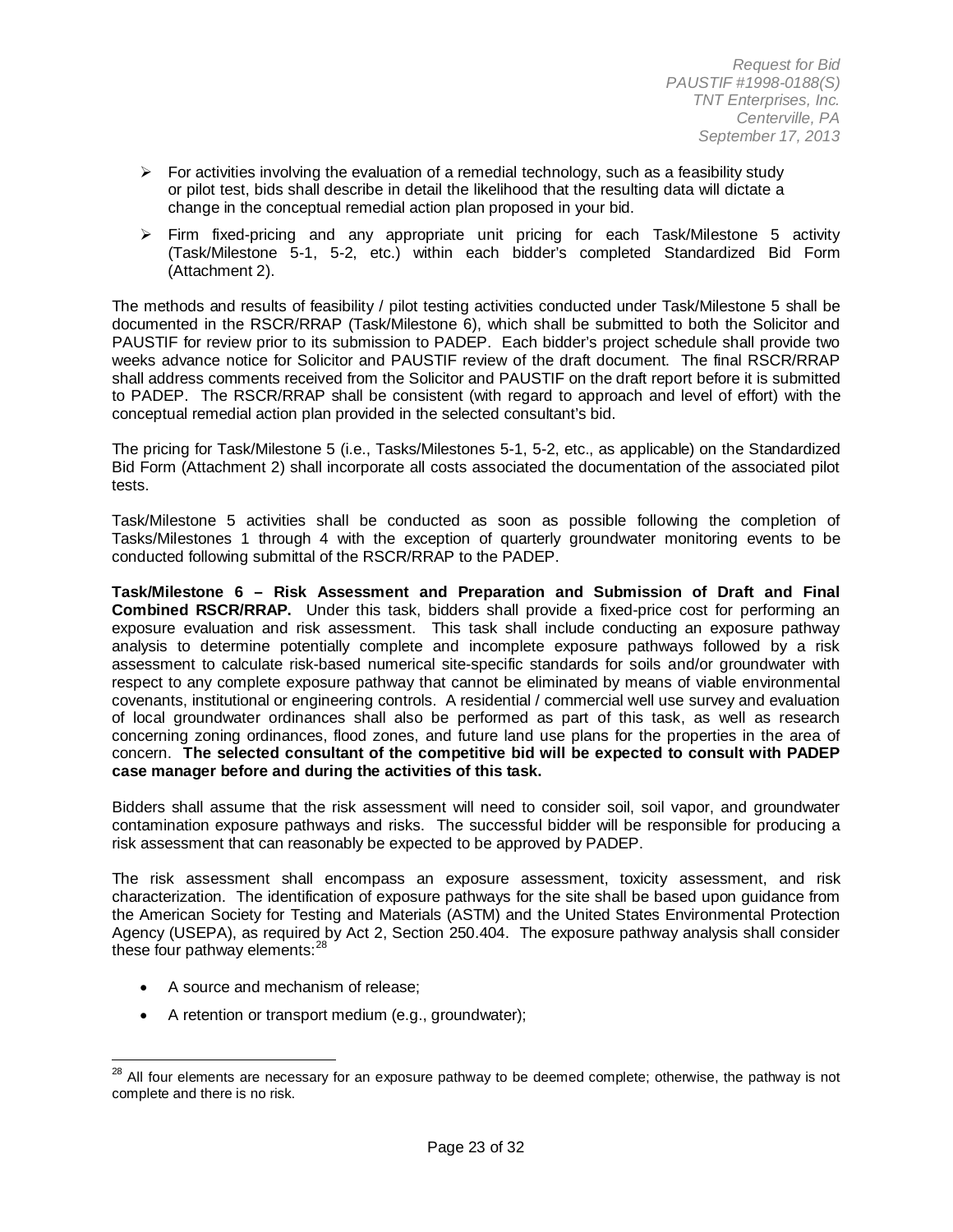- A point where a receptor can contact the impacted medium (e.g., a drinking water well); and
- A mechanism (exposure route) by which the receptor contacts the impacted medium (e.g., ingestion).

The chemicals of potential concern (COPCs) will be those constituents whose concentrations in soil and groundwater do not screen out when maximum contaminant concentrations are compared to the USEPA's Regional Screening Levels (RSLs), i.e., if maximum constituent concentrations are less than the RSLs, it is not a COPC.<sup>29</sup> Exposure point concentrations (EPCs) shall be derived for COPCs by statistical analysis (maximum concentrations shall not be used for EPCs).

Exposure pathways for the identified COPCs shall then be evaluated to determine if the pathway is complete or can be rendered incomplete through the application of pathway elimination measures (i.e., viable institutional and/or engineering controls) without active remediation. For any exposure pathways that cannot be eliminated by means of institutional and/or engineering controls, a toxicity assessment and risk characterization shall be performed. The determination of whether exposure to a COPC will cause adverse health effects in exposed individuals shall be evaluated based on available toxicity information and regulatory limits, and, if required, risk-based numeric Site-Specific Standards shall be developed.

For carcinogenic substances, cancer slope factors developed by the USEPA shall be used to assess the increased probability of developing cancer following exposure to a chemical. For non-carcinogenic (or systemic) substances, reference doses developed by the USEPA shall be used to estimate potential for adverse effects other than cancer. The COPCs that yield an adverse risk level shall be further evaluated during the risk characterization step, which shall combine the components of exposure (i.e., estimate of intake) and toxicity to estimate potential risk for the completed exposure pathways.

In addition, an ecological screening assessment shall be conducted to determine if the site poses an unacceptable risk to ecological receptors. The screening assessment shall be conducted in accordance with Chapter H of the Pennsylvania Land Recycling Program's Technical Guidance Manual and USEPA Region 3 risk assessment screening criteria insofar as is necessary for determining any potential ecological risk.

After completing the exposure analysis / risk assessment, the selected consultant will present its draft findings to the Solicitor and PAUSTIF for review and comment as a separate deliverable. The exposure analysis / risk assessment draft findings will include the selected consultant's evaluation of which institutional controls (if any) could be implemented at the site that would preclude the use of future active remediation. The project schedule should allow two (2) weeks for Solicitor and PAUSTIF to review the draft Risk Assessment before being finalized and incorporated into the SCRA / RRAP (Task G).

Upon completing the risk assessment and Tasks/Milestones 1 through 5 described above (with the exception of the ongoing quarterly groundwater monitoring identified in Task/Milestone 4, the selected consultant will prepare a **new** (i.e., not an amended) combined and comprehensive draft RSCR/RRAP for review and comment by the Solicitor and PAUSTIF. This combined RSCR/RRAP shall contain all necessary information required under 25 PA Code §245.309, §245.310, and §245.311 and be of sufficient quality and content to reasonably expect PADEP approval. Each bidder's project schedule shall provide two (2) weeks for Solicitor and PAUSTIF review of the draft document. The final RSCR/RRAP shall

<span id="page-23-0"></span><sup>&</sup>lt;sup>29</sup> Based on discussions with the PADEP, constituent concentrations are to be screened against the USEPA Region 3 risk-based screening levels and not against the PADEP Statewide Health Standards (SHS). Only those constituents that do not screen out against the risk-based screening levels remain as COPCs for the exposure pathway analysis and/for demonstrating attainment of the PADEP SHS or a risk-based numeric Site Specific Standard.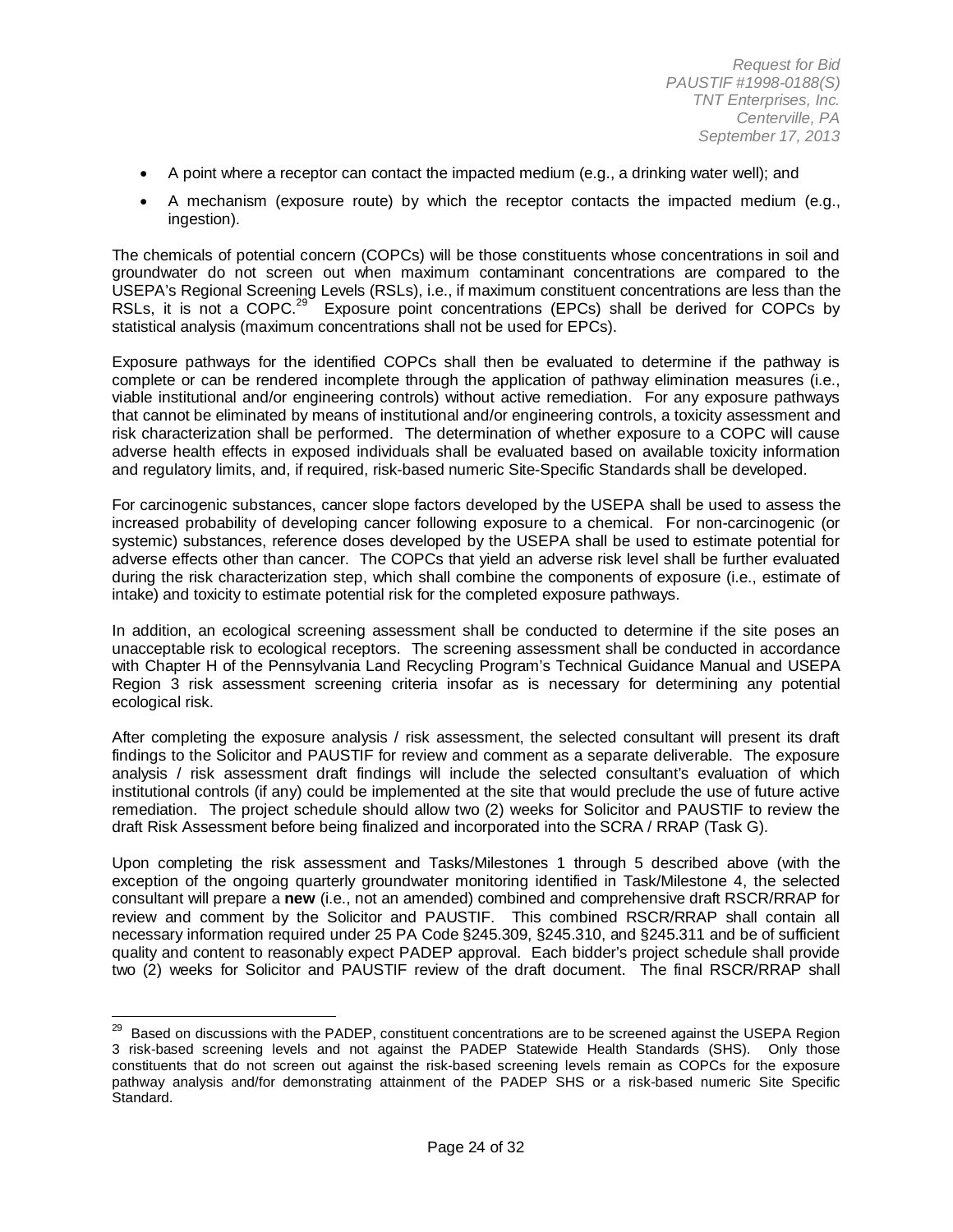address comments received from the Solicitor and PAUSTIF on the draft report before it is submitted to the PADEP for its review.

This task shall include the data analysis and interpretation needed for and to allow the presentation of a complete and rational CSM in the report. The CSM in the report shall explain the introduction of contamination to the environment at this site, how the contamination moved to arrive at its current distribution in site media and what contaminant distribution can be expected in the future based on fate and transport modeling. Bidders shall assume that the weathered bedrock zone in which contaminant transport occurs sufficiently approximates soil characteristics that the New Quick Dominico model may be calibrated to the site data to predict contaminant migration. Should a different model become necessary, this would represent a Changed Condition under the contract. The modeling and CSM shall be presented in the combined RSCR/RRAP.

This task shall also include a technical and cost evaluation of remedial alternatives to clean up the site to Solicitor's selected standard. Three viable remedial alternatives shall be presented in the RRAP. A conceptual design shall be formulated and presented for the most cost effective of the three viable alternatives.

The RSCR/RRAP shall detail the methodology and incorporate results of any new soil borings, groundwater monitoring results (Tasks/Milestones 3 and 4), any new site characterization data (Tasks/Milestones 1, 2 and 4), and any new pilot test results (Task/Milestone 5)<sup>[30](#page-23-0)</sup> conducted to asses site-specific conditions. The RSCR/RRAP shall present a clear discussion to PADEP as to what activities and testing have been completed, their associated results, and a structured argument as to why the selected remedial strategy is reasonable, appropriate, and necessary for the TNT Enterprises site. The document shall also: (i) contain all necessary figures, tabulated data, and appendices; (ii) present a detailed and comprehensive remedial alternatives analysis which leads to a presentation of three equally viable site closure options; (iii) include a conceptual design for the most cost effective of the three viable alternatives; (iv) identify Solicitor's selected remedial goal for soil and groundwater; (v) discuss the recommended site closure strategy and its viability for achieving the remedial goal within a reasonable time frame; (vi) identify the proposed point-of-compliance monitoring wells; and (vii) present a schedule for implementing the recommended remedial approach allowing several months for remediator contracting. The RSCR/RRAP shall be signed and sealed by a Professional Geologist **and** a Professional Engineer registered in the Commonwealth of Pennsylvania.

As noted earlier, the RSCR/RRAP shall be submitted to both the Solicitor and PAUSTIF for review prior to its submission to PADEP. Each bidder's project schedule shall provide two weeks advance notice for Solicitor and PAUSTIF review of the draft document. The final RSCR/RRAP shall address comments received from the Solicitor and PAUSTIF on the draft report before it is submitted to PADEP.

#### **5. TYPE OF CONTRACT / PRICING**

The Solicitor wishes to execute a mutually agreeable, firm, fixed-price, not-to-exceed contract for the SOW addressed by Tasks/Milestones 1 through 6. A template/standard Fixed-Price Agreement is included as Attachment 3.<sup>[31](#page-24-0)</sup> The Fund will facilitate negotiations between the Solicitor and the selected consultant toward executing this Fixed-Price Agreement. The selected consultant would have no more than ten (10) business days to return its draft of the Fixed-Price Agreement for Technical Contact/ICF review.

 $30$  As applicable, this may in part be accomplished by incorporating the Pilot Test Report (if appropriate) prepared for Task/Milestone 5 into the RSCR/RRAP (Task/Milestone 6).

<span id="page-24-1"></span><span id="page-24-0"></span><sup>&</sup>lt;sup>31</sup> The selected consultant will be provided an electronic copy of the sample contract in Word format to allow contract-specific information to be added.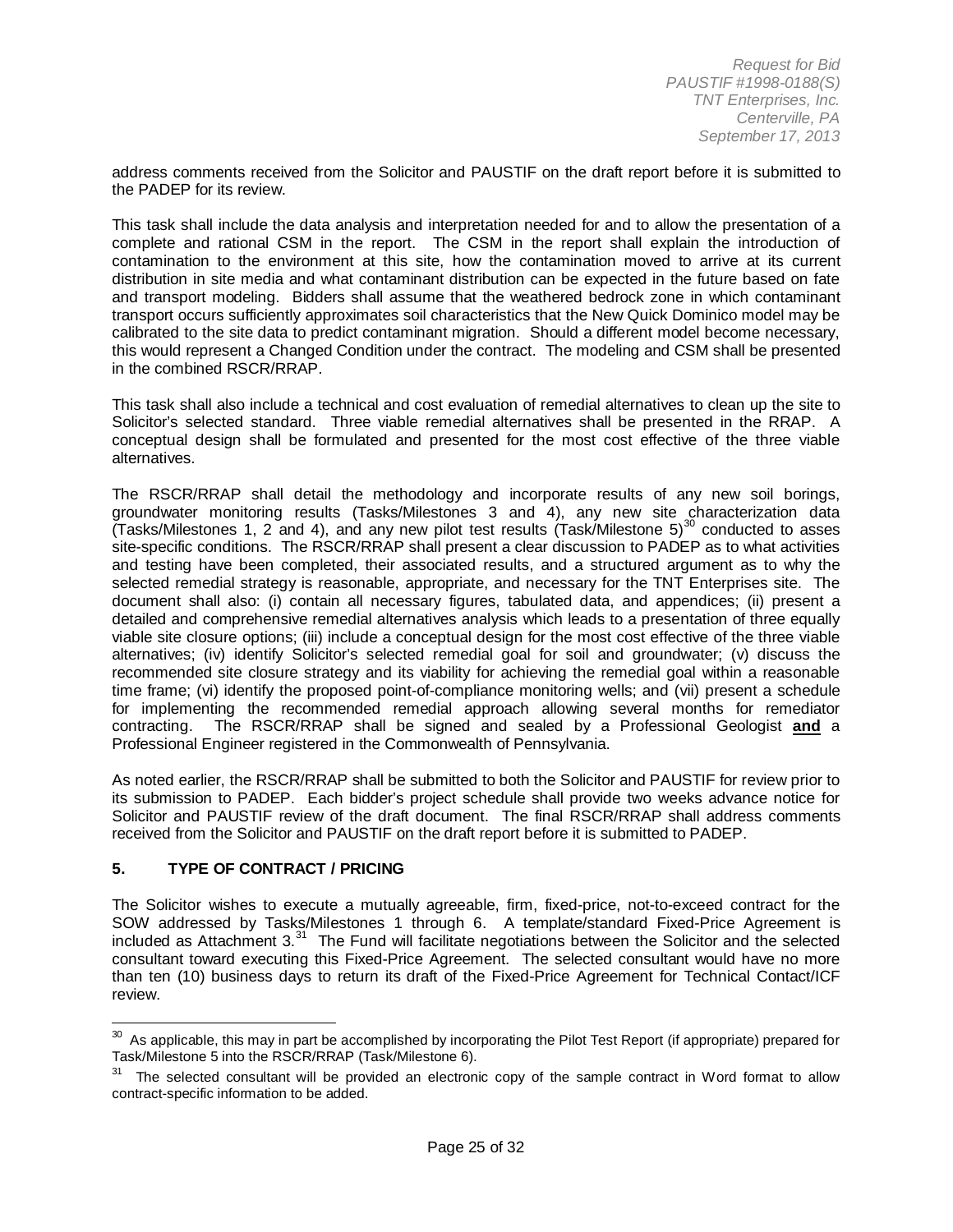As noted earlier, **by submitting a bid in response to this RFB, each bidder indicates its acceptance of the contractual terms (Attachments 2 and 3) and task/milestone requirements of this project, including any stated schedule deadlines, unless explicitly stated to the contrary in the bid response**. Therefore, any **requested changes to the Fixed-Price Agreement should be specified in the bid response**. Please note that these changes will need to be reviewed and agreed upon by both the Solicitor and the PAUSTIF.

Each bid is to clearly identify unit cost rates for labor, other direct costs, and equipment, as well as proposed mark-ups on other direct costs and subcontracted services for all Tasks/Milestones 1 through 6. Associated unit price quotes shall be entered into the Standardized Bid Form included as Attachment 2 to this RFB, and found among the accompanying electronic files. **Bid costs will be evaluated based solely on the cost information as provided on Table 1 in Attachment 2.**

Please note that the total fixed-price bid must include all costs, including those cost items that the bidder may regard as "variable". These variable cost items will not be handled outside of the total fixed-price quoted for the SOW. Any bid response that disregards this requirement will be considered nonresponsive to the bid requirements and; as a result, will be rejected and will not be evaluated. Also note that referencing extremely narrow or unreasonable assumptions, special conditions, and exemptions may make the bid response too difficult to evaluate and may result in the bid response being deemed "unresponsive."

Bids will be considered individually in a manner consistent with the evaluation process described in the PAUSTIF Competitive Bidding Fact Sheet, which can be downloaded from the PAUSTIF website.<sup>[32](#page-24-1)</sup> While the Technical Contact will assist ICF, PAUSTIF, and the Solicitor in evaluating the bids, it is up to the Solicitor to select the bidder from those bids deemed acceptable to PAUSTIF as reasonable, necessary, and appropriate. The Technical Contact will also assist the Solicitor in communicating its choice of the successful bidder. Notification of bid award will likely occur within eight (8) weeks after receiving the bids.

Finally, subsequent to bid award, any modification of the selected consultant's SOW will require prior written approval by the Solicitor **and PAUSTIF** through its third-party administrator, and may require PADEP pre-approval.

**Payment Milestones:** Table 2 below illustrates the approximate timing expected for completion of respective milestone tasks and milestone payouts. Actual milestone payments will occur only after successful and documented completion of the work defined for each milestone. Payment milestones under the Fixed-Price Agreement shall be broken out as follows:

- **Milestone A** Additional Background Research / Site and Geophysical Surveys (Task/Milestone 1).
- Milestones B1, B2 and B3 Vapor Intrusion Evaluation (Task/Milestone 2). Note that the schedule assumes three (3) Milestone B payments.
- Milestone C Source Soil Delineation (Task/Milestone 3).
- Milestone D1 D7 Installation of Additional Groundwater Monitoring Wells and Quarterly Groundwater Monitoring, Sampling and Reporting (Task/Milestone 4). Note that the schedule assumes seven (7) Milestone E payments.
- Milestone  $E -$  Pilot Testing (Task/Milestone 5).

<span id="page-25-0"></span><sup>&</sup>lt;sup>32</sup> www.insurance.pa.gov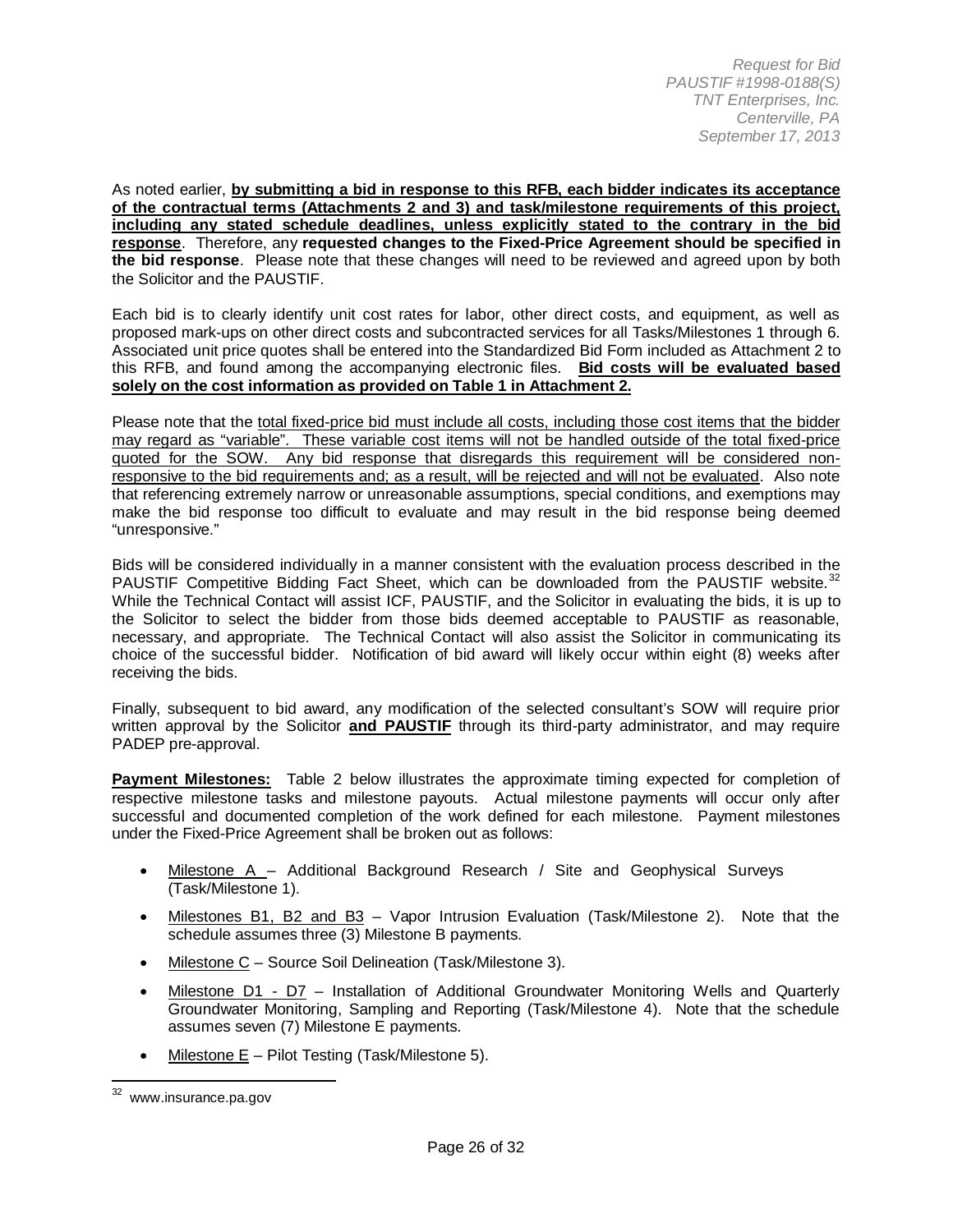• Milestone F1 – F2 – Risk Assessment and Preparation and Submission of Draft and Final Combined RSCR/RRAP (Task/Milestone 6). Note that the schedule assumes two (2) Milestone F payments.

| <b>Estimated</b><br><b>Milestone</b><br><b>Timing</b><br><b>Month After</b><br><b>Contract</b><br>Award | <b>SOW Activities Anticipated / Completed for that Month</b>                                                                                                                   | <b>Milestone</b> |
|---------------------------------------------------------------------------------------------------------|--------------------------------------------------------------------------------------------------------------------------------------------------------------------------------|------------------|
|                                                                                                         | Additional Background Research; Site and Geophysical Surveys (A)                                                                                                               | A                |
| $\overline{2}$                                                                                          | Vapor Intrusion Evaluation (probe installation) (B1); Vapor Intrusion<br>Evaluation (initial sampling event) (B2);                                                             | <b>B1, B2</b>    |
| 3                                                                                                       | Source Soil Delineation (C); Installation of Additional Groundwater<br>Monitoring Wells (D1); Quarterly Groundwater Monitoring, Sampling and<br>Reporting (initial event) (D2) | C, D1, D2        |
| $\overline{4}$                                                                                          | Vapor Intrusion Evaluation (confirmation sampling event) (B3)                                                                                                                  | B <sub>3</sub>   |
| 5                                                                                                       | Pilot Testing (E), Risk Assessment                                                                                                                                             | E, F1            |
| 6                                                                                                       | Quarterly Groundwater Monitoring, Sampling and Reporting (confirmation<br>event) (D3); Prepare a Draft and Final Combined RSCR/RRAP (F) <sup>(2)</sup>                         | D3, F2           |
| 9                                                                                                       | Quarterly Groundwater Monitoring, Sampling and Reporting (event 3) (D4)                                                                                                        | D4               |
| 12                                                                                                      | Quarterly Groundwater Monitoring, Sampling and Reporting (event 4) (D5)                                                                                                        | D5               |
| 15                                                                                                      | Quarterly Groundwater Monitoring, Sampling and Reporting (event 5) (D6)                                                                                                        | D <sub>6</sub>   |
| 18                                                                                                      | Quarterly Groundwater Monitoring, Sampling and Reporting (event 6) (D7)                                                                                                        | D7               |

**TABLE 2 – SAMPLE MILESTONE COMPLETION / PAYMENT SCHEDULE**

1. Each bidder should modify this sample Milestone Completion/Payment Schedule for Tasks/Milestones 1 through 6 to reflect its proposed task schedule, as long as the proposed schedule meets the deliverable deadlines specified in Section 4 of this RFB.

2. The RSCR/RRAP must be submitted in final form to the PADEP within 6 months of contract award.

Please note that the selected consultant's work may be subject to ongoing review by the PAUSTIF or its representatives to assess whether the proposed and completed work and the associated costs are reasonable, necessary, and appropriate. In order to facilitate review and reimbursement of submitted invoices by PAUSTIF, project costs shall be invoiced following the task structure specified in the selected bidder's bid response. Tracking incremental and cumulative costs by task will also be required to facilitate invoice review.

Unless otherwise noted by the bidder, each bid received is required to be good for a period of up to 120 days after its receipt. All bid pricing (fixed-prices and quoted unit prices) shall be good for the duration of the period of performance cited in the associated Fixed-Price Agreement.

## **6. ADDITIONAL BID PACKAGE REQUIREMENTS**

Each submitted bid response must include the following: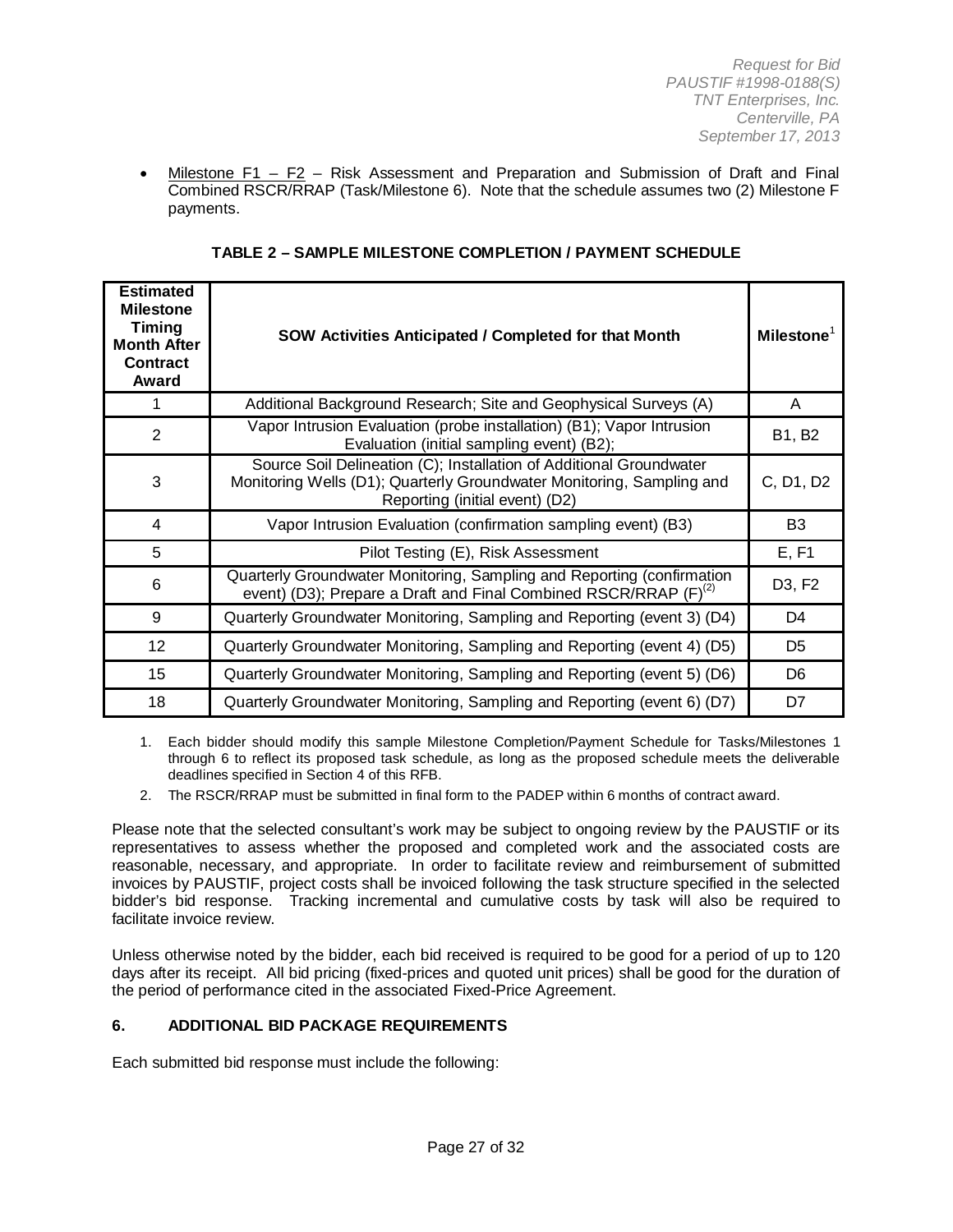- A reasonable demonstration that the bidder (i) understands the objectives of the project, (ii) offers a reasonable approach for achieving those objectives efficiently, and (iii) has reviewed the existing site information provided in or attached to this RFB Solicitation Package.
- Provide an answer to the following questions regarding the bidder's qualifications and experience:
	- $\triangleright$  How many Chapter 245/250 sites has your company closed (i.e., obtained a Release of Liability under Act 2) in Pennsylvania?
	- $\triangleright$  How many Chapter 245/250 sites has your company or the proposed PA-licensed Professional Geologist (P.G.) and Professional Engineer (P.E.) closed (i.e., obtained a Release of Liability from the PADEP) under either the SHS and/or the Site Specific Standard? [*NOTE: The Solicitor requires the work described herein to be completed under the responsible care and directly supervised by a P.G. and P.E. consistent with applicable regulations and licensing standards.*]
	- $\triangleright$  Whether there were or were not circumstances consistent with the cancellation provision of a signed contractual agreement, has your firm ever terminated work under a fixed-price or payfor-performance contract before attaining all of the project objectives and milestones? If yes, please list and explain the circumstances of each such occurrence.
- A complete firm fixed-price cost bid for Tasks/Milstones 1 through 6 by completing the bid cost tabulation spreadsheet provided in Attachment 3 following the SOW task structure specified herein.
- A description and discussion of all level-of-effort and costing assumptions.
- Indicate whether the bidder accepts the proposed contract/terms and conditions (see Attachment 3) or has provided a list of requested changes to the Fixed-Price Agreement. **Each bid must include the requested changes/edits to the template/standard Fixed-Price Agreement.**
- Provide a statement of applicable/pertinent qualifications, including the qualifications of any proposed subcontractors (relevant project descriptions are encouraged).
- Identify the proposed project team and provide resumes for the key project staff, including the proposed Professional Geologist and Professional Engineer of Record who will be responsible for endorsing work products prepared for PADEP review and approval.
- Provide a specific description of the proposed technical approach for each task/milestone, including detailed protocols for the handling, management, and proper disposal of all investigation derived waste (e.g., monitoring well purge water, excess soil boring cuttings, etc.). **If this milestone-by-milestone description fails to address a specific requirement of this RFB, it will be assumed that the bidder has accepted all the requirements specified herein by task/milestone.**
- Identify and sufficiently describe subcontractor involvement by task (if any).
- Provide a detailed schedule complete with specific by-month dates for completing the proposed SOW, inclusive of reasonable assumptions regarding the timing and duration of client, PAUSTIF, and PADEP reviews needed to complete the task/milestone work. Details on such items as proposed meetings and work product submittals shall also be reflected in the schedule of activities.
- Describe your approach to working with the PADEP from project inception to submittal of the RSCR/RRAP. Describe how the PADEP would be involved proactively in the resolution of technical issues and how the PADEP case team will be kept informed as to project status.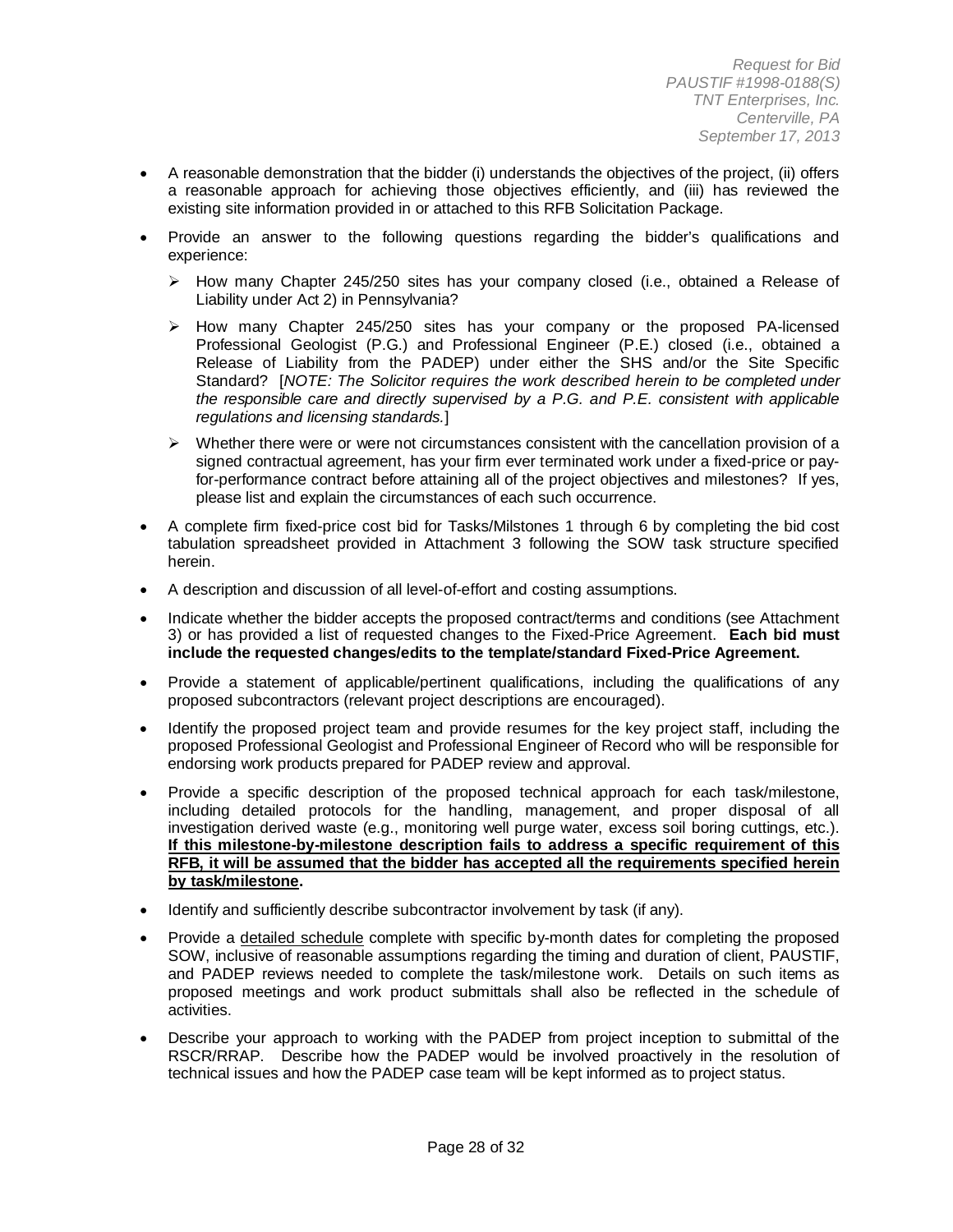• Describe how the Solicitor and ICFI/PAUSTIF will be kept informed as to project progress and developments and how the Solicitor will be informed of, and participate in, evaluating potential alternatives/tradeoffs with regard to the SOW addressed by Tasks/Milestones 1 through 6.

### **7. MANDATORY PRE-BID SITE VISIT**

**ON WEDNESDAY, OCTOBER 2, 2013, THERE WILL BE A MANDATORY PRE-BID SITE MEETING** facilitated by the Technical Contact or his representative. The Technical Contact, or his representative will be present at the site between 1:00 PM and 3:00 PM to answer general questions and conduct a site tour for no more than two participants per firm. **Any firm that does not attend this mandatory pre-bid site meeting on the date and during the hours specified will not be eligible to submit a bid.**

**A CONFIRMATION OF YOUR INTENT TO ATTEND THIS PRE-BID SITE MEETING IS REQUESTED** and shall be provided to the Technical Contact via e-mail at least three business days in advance of this date with the subject header "TNT Enterprises, Inc., PAUSTIF Claim #1998-188(S), Site Meeting Attendance Confirmation." This e-mail is to indicate the number and names of the participants (no more than two) attending from your firm. Each attending firm will be asked to enter the contact information for the individual at the firm who is to receive all subsequent RFB-related communications to help ensure the receipt of this information (e.g., responses to bidder questions).

Questions will be entertained during the pre-bid site meeting and every attempt will be made to answer questions at that time. Verbal questions and responses discussed during the site meeting will also be distributed in writing to the attendees after the tour, as will the answers to any non-proprietary questions submitted in writing after the pre-bid site meeting has been concluded. Consequently, bidders are strongly encouraged to ask clarifying questions sufficient to minimize the number of assumptions, special conditions, and exemptions referenced in the submitted bid.<sup>33</sup> Questions will be accepted up by the Technical Contact up to seven days prior to the date when bids are due.

#### **8. CRITICAL BID PROCESS DATES**

The following list provides a general recap of important bid process events and dates.

- **Mandatory Pre-Bid Site Meeting held on WEDNESDAY, OCTOBER 2, 2013, between 1:00 PM and 3:00 PM.**
- **Bid Responses Must be Received by 3:00 PM, THURSDAY, OCTOBER 17, 2013.**

As appropriate, the list of assumptions, special conditions, or exemptions will be discussed with the Solicitor. As part of that discussion, the USTIF may advise the Solicitor that some or all of the assumptions, special conditions, or exemptions that are likely to generate change orders may be the financial responsibility of the Solicitor.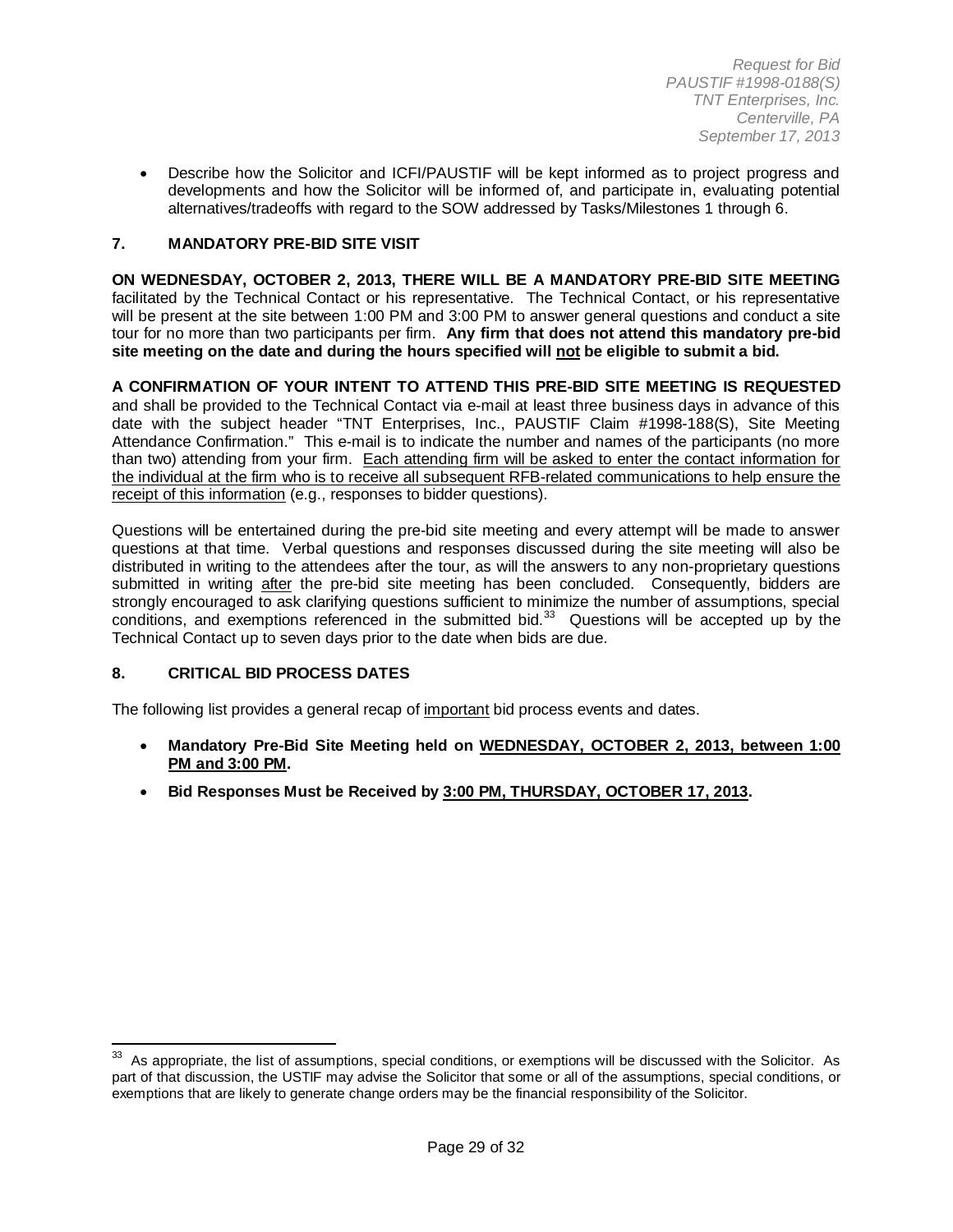# **ATTACHMENT 1**

# **Historical / Background Information**

| Filename:                                                             | Document:                                                    |
|-----------------------------------------------------------------------|--------------------------------------------------------------|
| Attachment 1A_980623 Closure Report.pdf                               | 6/23/98 UST Closure Report                                   |
| Attachment 1B_000309 SCR.pdf                                          | 3/9/00 Site Characterization Report                          |
| Attachment 1C_010112 Addl SCR.pdf                                     | 1/9/01 Additional Site Characterization Report               |
| Attachment 1D_010822 RAP.pdf                                          | 8/22/01 Remedial Action Plan                                 |
| Attachment 1E_011217 RAP.pdf                                          | 12/17/01 Remedial Action Plan                                |
| Attachment 1F_Feb 09 Soil Sample<br>Locations.pdf                     | Feb. 2009 Soil Sample Locations                              |
| Attachment 1G_090824 AEA Prop Soil<br><b>Excavation Locations.pdf</b> | 8/24/09 Proposed Soil Excavation Locations                   |
| Attachment 1H 120420 New SCR RAP<br>Memo_PADEP.pdf                    | 4/20/12 PADEP Internal Memo Suggesting New<br><b>SCR/RAP</b> |
| Attachment 1I_2011_Q4.pdf                                             | Quarter 4, 2011 RAPR                                         |
| Attachment 1J_2012_Q4.pdf                                             | Quarter 4, 2012 RAPR                                         |
| Attachment 1K_2013_Q2.pdf                                             | Quarter 2, 2013 RAPR                                         |
| Attachment 1L_Water Supply Well Results                               | 7/26/12 Water Supply Well Analytical Results                 |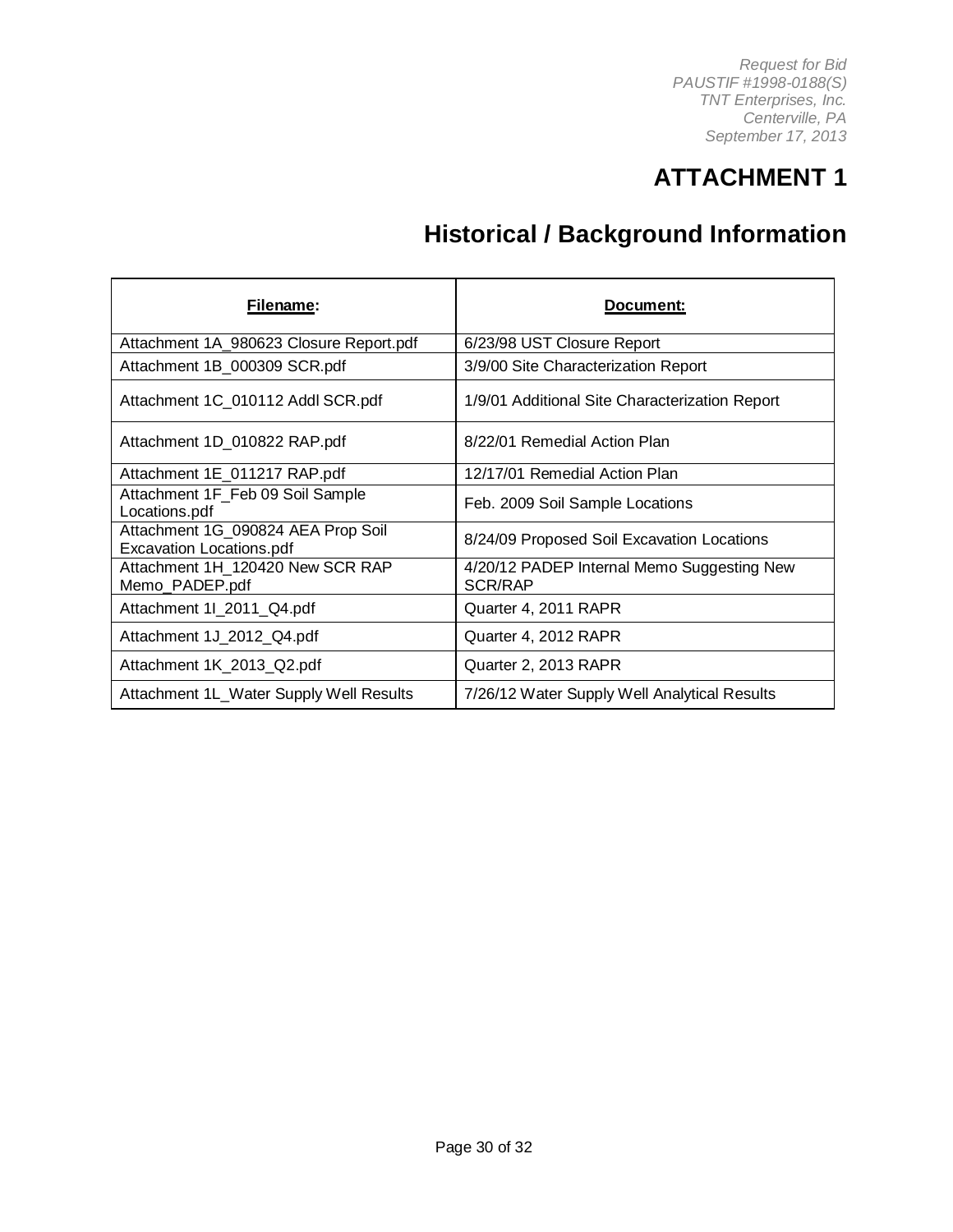# **ATTACHMENT 2**

**Bid Cost Tabulation Worksheet**